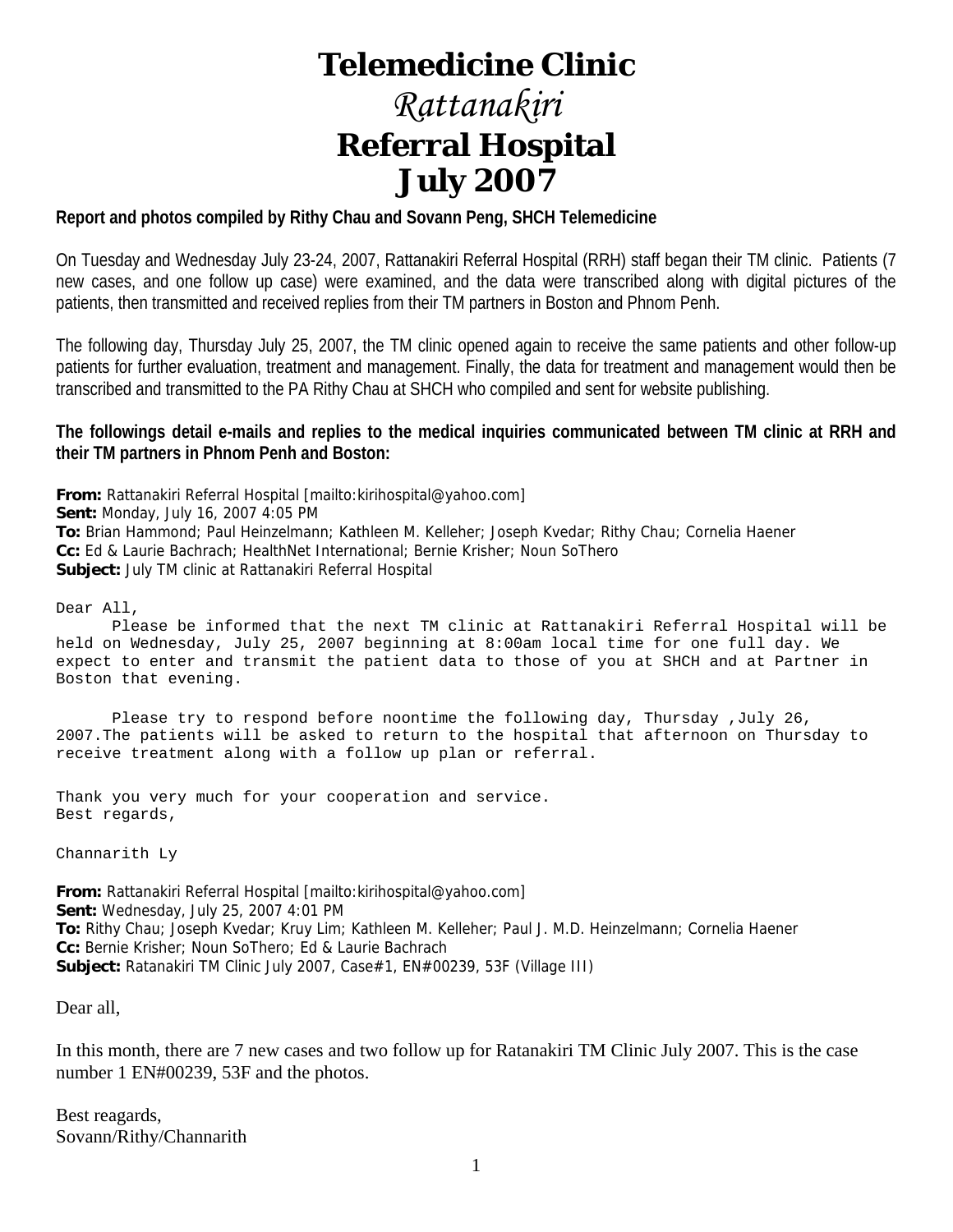

#### **Patient: EN#00239, 53F (Village III)**

**Chief Complaint:** Neck mass x 3y

**HPI:** 53F came to us complaining of neck mass x 3y. She noticed with a mass about 2x3cm on the right lobe of the thyroid gland without any symptoms. And in last two years, she presented with symptoms of palpitation, heat intolerance, insomnia, and sometime feeling like something stuck in her throat and the mass a little bigger than before, so she went to provincial hospital but they don't know what to do with the thyroid so asked her to go to

hospital in Viet Nam but she was unable to go. She came to us for help. She denied of dysphagia, cough, fever, chest pain, stool with blood/mucus, hematuria, dysuria, oliguria, edema.

**PMH:** Malaria in 1985 **Family Hx:** None **Social Hx:** No smoking, no alcohol drinking **Medication:** None **Allergies:** NKDA **ROS:** 5y post menopause



**C Wt: 62Kg**

PE:<br>Vital Signs:

**General:** Look sick

**HEENT:** No oropharyngeal lesion, pink conjunctiva, thyroid enlargement about 4x6cm on the right lobe, soft, smooth, no tender, regular border, mobile on swallowing, no bruit, no lymph node palpable

**Vital Signs: BP: (R) 150/85, (L) 140/82 P: 66 R: 20 T: 37<sup>o</sup>**

**Chest:** CTA bilaterally, no crackle, no ronchi, HRRR, no murmur

**Abdomen:** Soft, no tender, no distension, (+) BS, no HSM, no scar

**Extremity/Skin:** No edema, no rash, no lesion

**MS/Neuro:** MS+5/5, motor and sensory intact, DTRs +2/4

**Lab/Studies done:** today on July 24, 2007

| Na.        | $= 125.3$    | $[135 - 155]$ | WBC: 7200/mm <sup>3</sup> |
|------------|--------------|---------------|---------------------------|
| κ          | $=4.0$       | $[3.6 - 5.5]$ | Ht: $42%$                 |
| СI         | $=99$        | $[99 - 108]$  |                           |
| <b>BUN</b> | $=30$        | $[10 - 50]$   |                           |
|            | Creat $=1.8$ | $[0.5 - 0.9]$ |                           |

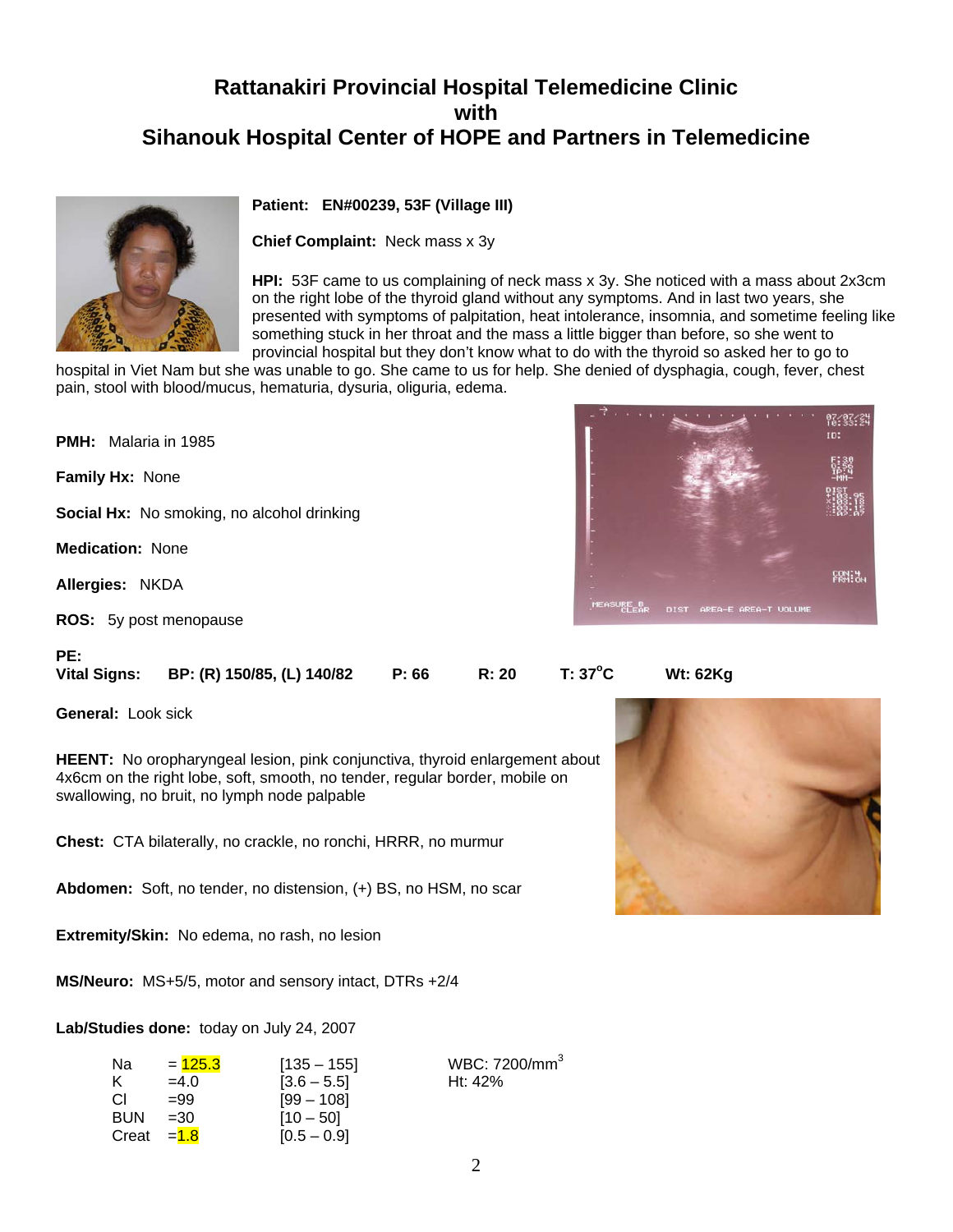Gluc  $=94.6$  [75 – 115]

Neck mass U/S attached

Conclusion: Nodular goiter

#### **Assessment:**

- 1. Nodular Goiter
- 2. Elevated BP

**Plan:**

- 1. Draw blood for Lyte, BUN, Creat, Gluc, THS and Free T4 at SHCH
- 2. Educate to eat low Na diet, do regular exercise
- 3. Recheck BP in next follow up

#### **Comments/Notes: Do you agree with my assessment and plan?**

#### **Examined by: Nurse Peng Sovann Date: July 25, 2007**

Please send all replies to [kirihospital@yahoo.com](mailto:kirihospital@yahoo.com) and cc: to tmed rithy@online.com.kh . *The information transmitted in this e-mail is intended only for the person or entity to which it is addressed and may contain confidential and/or privileged material. Any review, retransmission, dissemination or other use of or taking of any action in reliance upon, this information by persons or entities other than the intended recipient is prohibited. If you received this e-mail in error, please contact the sender and delete material from any computer.*

**From:** Cornelia Haener [mailto:cornelia\_haener@online.com.kh] **Sent:** Wednesday, July 25, 2007 5:19 PM **To:** 'Rattanakiri Referral Hospital'; 'Rithy Chau'; 'Joseph Kvedar'; 'Kruy Lim'; 'Kathleen M. Kelleher'; 'Paul J. M.D. Heinzelmann' **Cc:** 'Bernie Krisher'; 'Noun SoThero'; 'Ed & Laurie Bachrach' **Subject:** RE: Ratanakiri TM Clinic July 2007, Case#1, EN#00239, 53F (Village III)

Dear all, I agree with assessment and plan. **Thanks Cornelia** 

**From:** Barbesino, Giuseppe,M.D. [mailto:GBARBESINO@PARTNERS.ORG] **Sent:** Thursday, July 26, 2007 2:22 AM **To:** Fiamma, Kathleen M. **Cc:** Kathleen M. Fiamma (E-mail); Kirihospital@Yahoo. Com (E-mail); tmed\_rithy@online.com.kh **Subject:** RE: Ratanakiri TM Clinic July 2007, Case#1, EN#00239, 53F (Village III)

**I agree that this woman with a large thyroid nodule needs evaluation of thyroid function and, if thyroid function is normal, a biopsy if available.** 

**However I am worried about her hyponatremia. In such a young lady without illness or medications, that is a worrisome finding. It should be confirmed with a repeat test right away. A serum osmolality should be sent, a well as fasting lipid profile, as marked hyperlipidemia which can cause falsely low sodium levels Hyponatremia may have two possible causes in this condition: volume depletion or the syndrome of inappropriate ADH secretion (SIADH). Liver disease could also cause this. A careful assessment of volume status is key to this. So she should have orthostatics (although she is hypertensive, so unlikely to be seriously volume depleted), LFT, serum osmolality and uric acid, urine osmolality, urine sodium and urine osmolality. Minum workup for causes of SIADH in a young person also include CXR and head CT. I also should say that a low sodium diet is not appropriate in this case and if SIADH is confirmed fluid restriction to some 1500 cc daily would be the first corrective step if the cause cannot be determined. HCTZ should be avoided for treatment of her**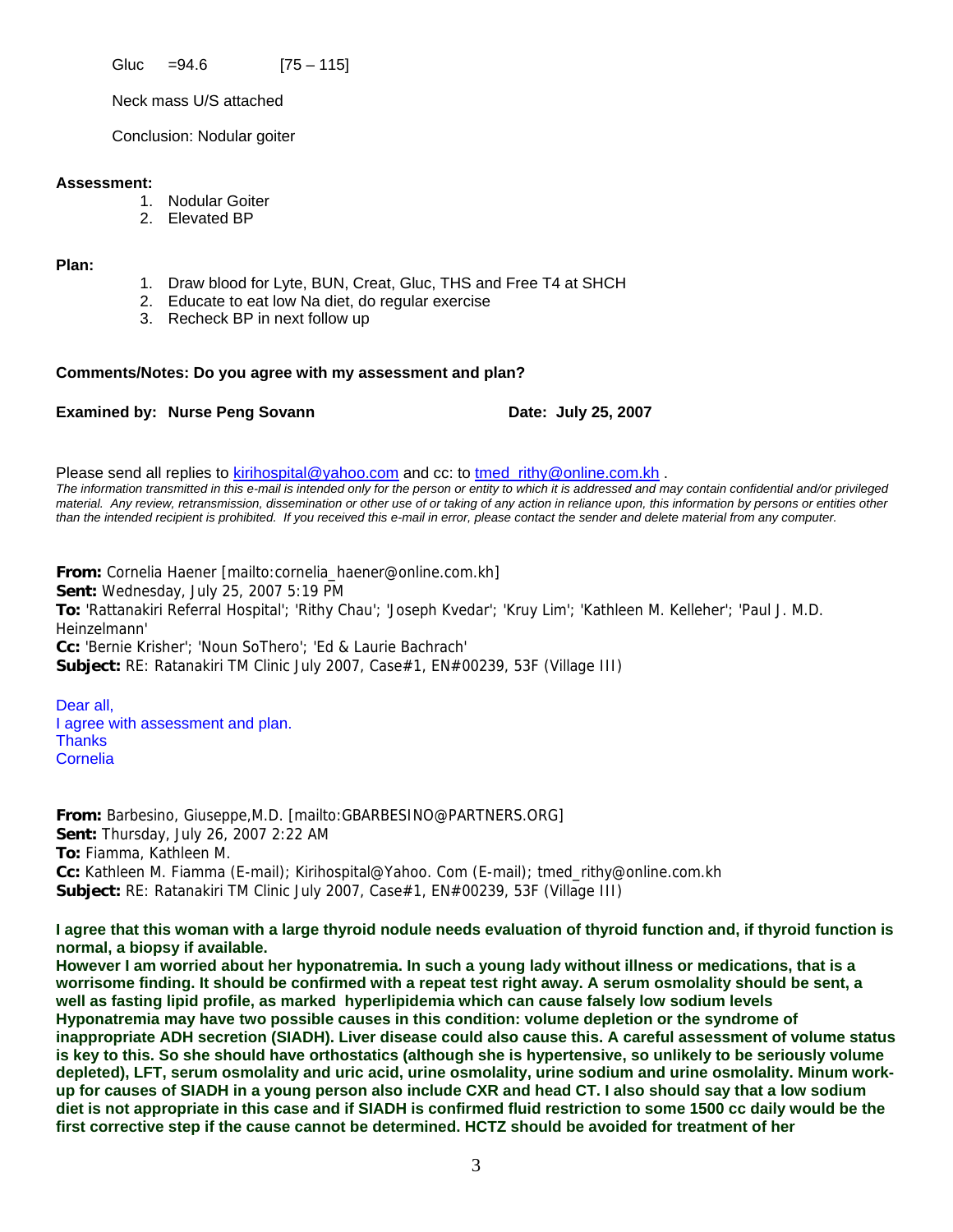**hypertenssion at this time. UA should be sent to understand cause of her increased creatinine (Proteinuria?). Please let me know follow-up on this.** 

Giuseppe Barbesino, MD Thyroid Associates Massachusetts General Hospital-Harvard Medical School Wang ACC 730S 55 Fruit St Boston MA, 02114 FAX 617-726-5905 TEL 617-726-7573

**From:** Rattanakiri Referral Hospital [mailto:kirihospital@yahoo.com] **Sent:** Wednesday, July 25, 2007 3:56 PM **To:** Rithy Chau; Joseph Kvedar; Kruy Lim; Kathleen M. Kelleher; Paul J. M.D. Heinzelmann **Cc:** Bernie Krisher; Noun SoThero; Ed & Laurie Bachrach **Subject:** Ratanakiri TM Clinic July 2007, Case#2, CK#00240, 50F (Village VII)

Dear all,

This is the case number 2, CK#00240, 50F and the photo.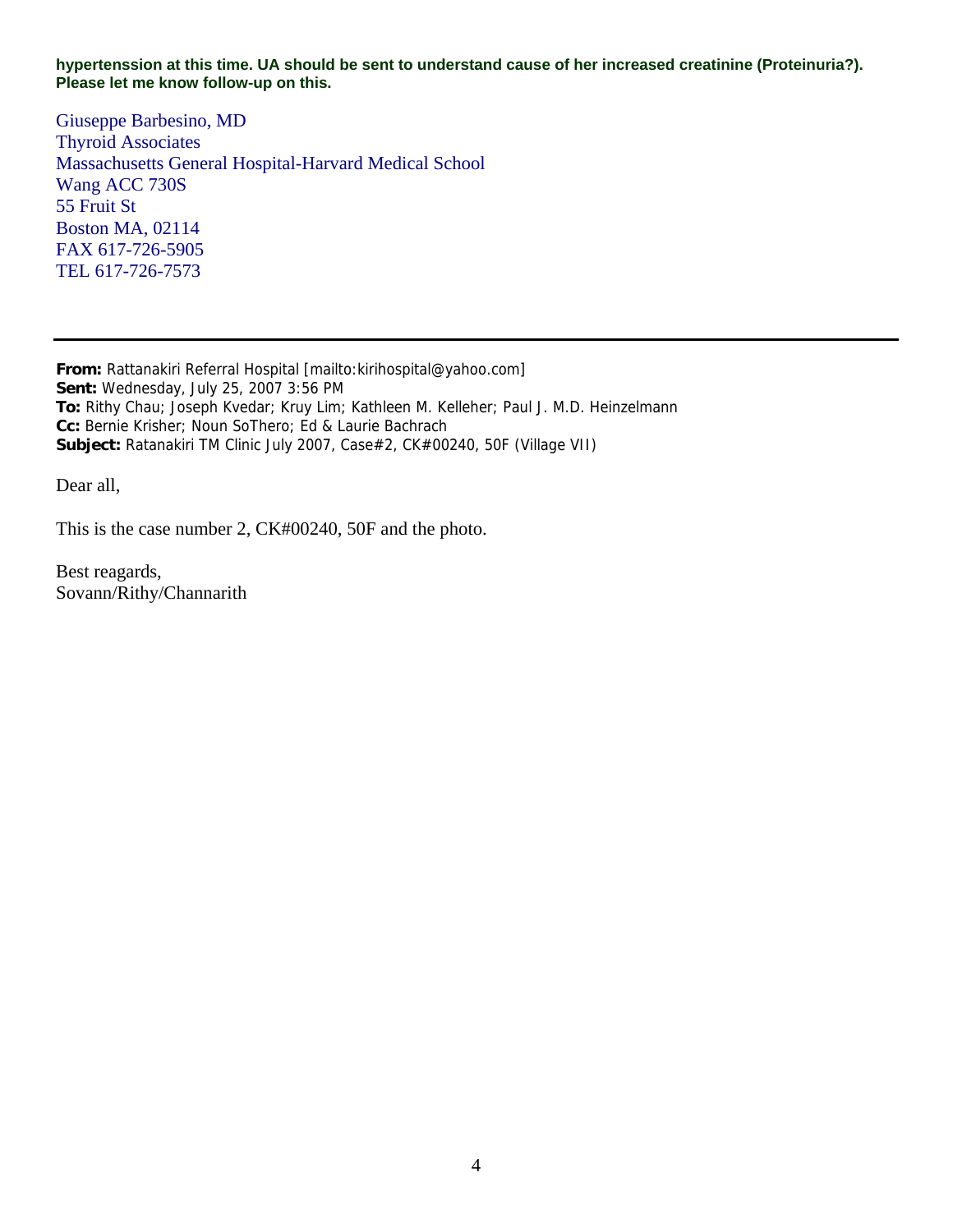# **Rattanakiri Provincial Hospital Telemedicine Clinic**

# **Sihanouk Hospital Center of HOPE and Partners in Telemedicine**



#### **Patient: CK#00240, 50F (Village VII)**

**Chief Complaint:** Palpitation and polyuria x 2y

**HPI:** 50F, farmer, came to us complaining of palpitation and polyuria x 2y. She presented with the symptoms of fever, thirsty, polyuria, palpitation, dizziness, so she went to a private clinic and her glucose checked and it was over 300mg/dl and told she had diabetes and treated her with Metformin500mg bid. She felt much better since then but still complained of palpitation, fatigue. She denied of cough, dyspnea, chest pain, nausea, vomiting, stool with blood or mucus, hematuria, dysuria, oliguria, edema.

| <b>PMH:</b> Unremarkable                                                                                 |  |  |  |  |
|----------------------------------------------------------------------------------------------------------|--|--|--|--|
| Family Hx: Unremarkable                                                                                  |  |  |  |  |
| Social Hx: No smoking, no alcohol drinking, 7 children                                                   |  |  |  |  |
| Medication: Metformin 500mg bid                                                                          |  |  |  |  |
| Allergies: NKDA                                                                                          |  |  |  |  |
| <b>ROS:</b> Unremarkable                                                                                 |  |  |  |  |
| PE:<br>Vital Signs: BP: (R) 150/80, (L) 156/84 P: 101<br>R: 20<br>$T: 37^{\circ}C$<br><b>Wt: 53Kg</b>    |  |  |  |  |
| General: Look stable                                                                                     |  |  |  |  |
| HEENT: No oropharyngeal lesion, pink conjunctiva, no thyroid enlargement, no lymph node palpable, no JVD |  |  |  |  |
| Chest: CTA bilaterally, no crackle, no ronchi; H tachycardia, RR, no murmur                              |  |  |  |  |
| Abdomen: Soft, no tender, no distension, (+) BS, no HSM, no scar                                         |  |  |  |  |
| Extremity/Skin: No edema, no rash, no lesion, no foot wound                                              |  |  |  |  |
| MS/Neuro: MS+5/5, motor and sensory intact, DTRs +2/4                                                    |  |  |  |  |

#### **Lab/Studies done:** today July 24, 2007

RBS : 218mg/dl, UA: gluc 4+, protein 4+

| Na         | $= 125.9$    | $[135 - 155]$ | WBC: 9300/mm <sup>3</sup> |
|------------|--------------|---------------|---------------------------|
| Κ          | $=3.8$       | $[3.6 - 5.5]$ | Ht: 41%                   |
| СI         | $=100$       | $[99 - 108]$  |                           |
| <b>BUN</b> | $=45$        | $[10 - 50]$   |                           |
|            | Creat $=1.9$ | $[0.5 - 0.9]$ |                           |
| Gluc       | $= 169.6$    | $[75 - 115]$  |                           |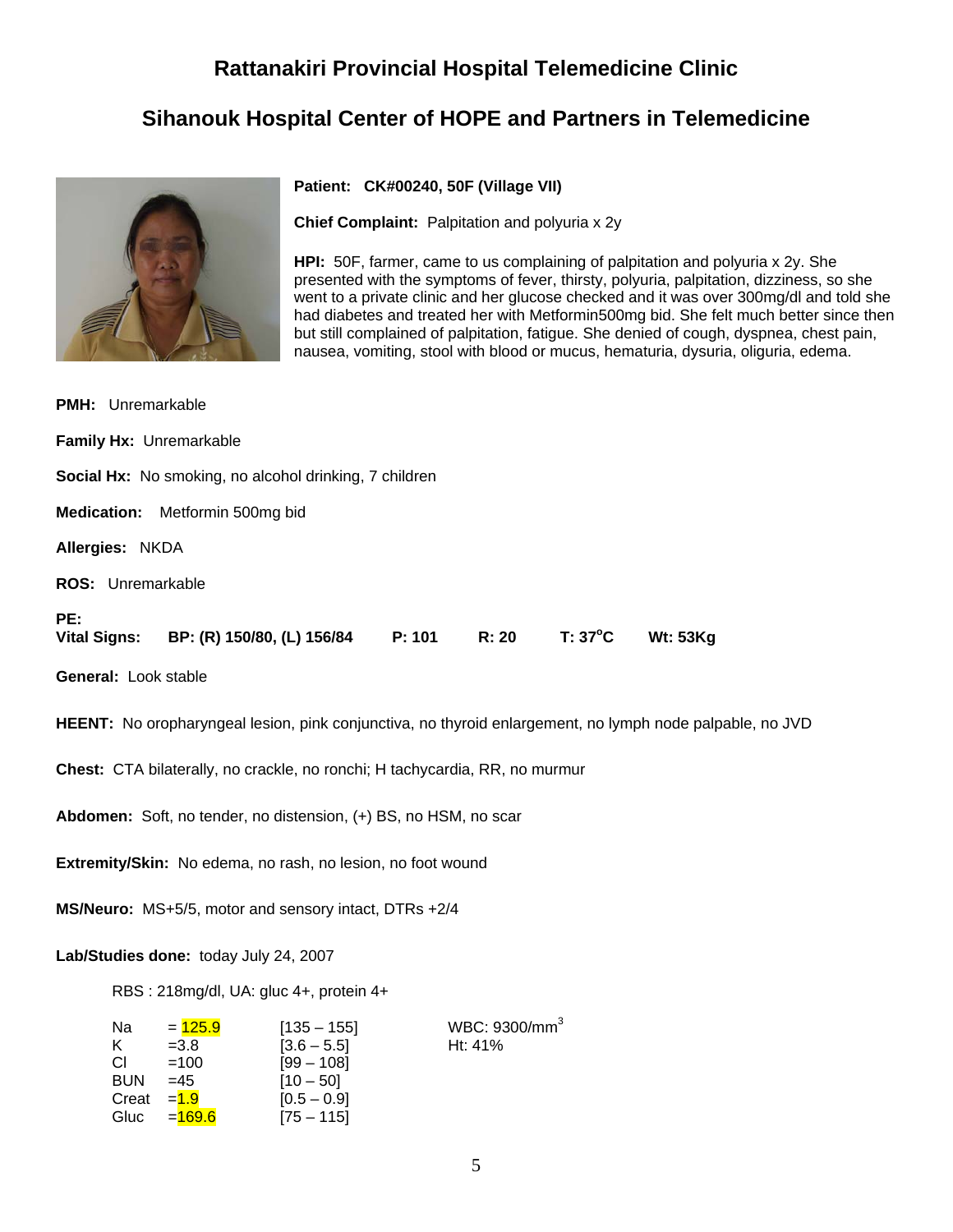#### **Assessment:**

- 1. DMII
- 2. HTN
- 3. Tachycardia

#### **Plan:**

- 1. Metformin 500mg 1t po bid for one month
- 2. Captopril 1/4t po bid for one month
- 3. ASA 300mg 1/4t po qd for one month
- 4. Educate patient on diabetic diet, low Na diet, do regular exercise, foot care
- 5. Draw blood for Lyte, BUN, Creat, gluc and HbA1C at SHCH

#### **Comments/Notes: Do you agree with my assessment and plan?**

**Examined by: Nurse Peng Sovann Date: July 25, 2007** 

Please send all replies to [kirihospital@yahoo.com](mailto:kirihospital@yahoo.com) and cc: to [tmed\\_rithy@online.com.kh](mailto:tmed_rithy@bigpond.com.kh) . *The information transmitted in this e-mail is intended only for the person or entity to which it is addressed and may contain confidential and/or privileged material. Any review, retransmission, dissemination or other use of or taking of any action in reliance upon, this information by persons or entities other than the intended recipient is prohibited. If you received this e-mail in error, please contact the sender and delete material from any computer.*

From: Fang, Leslie S.,M.D. Sent: Wednesday, July 25, 2007 1:32 PM To: Fiamma, Kathleen M. Subject: RE: Ratanakiri TM Clinic July 2007, Case#2, CK#00239, 50F (Village VII)

I agree with the plan In addition, the patient has high-grade proteinuria and renal dysfunction with a creatinine of 1.9 He has been started on captopril and his renal function has to be closely followed

Leslie Fang, MD

**From:** Rattanakiri Referral Hospital [mailto:kirihospital@yahoo.com] **Sent:** Wednesday, July 25, 2007 4:04 PM **To:** Rithy Chau; Joseph Kvedar; Kruy Lim; Kathleen M. Kelleher; Paul J. M.D. Heinzelmann **Cc:** Bernie Krisher; Noun SoThero; Ed & Laurie Bachrach **Subject:** Ratanakiri TM Clinic July 2007, Case#3, LS#00241, 48F (Village I)

Dear all,

This is the case number 3, LS#00241, 48F and the photo.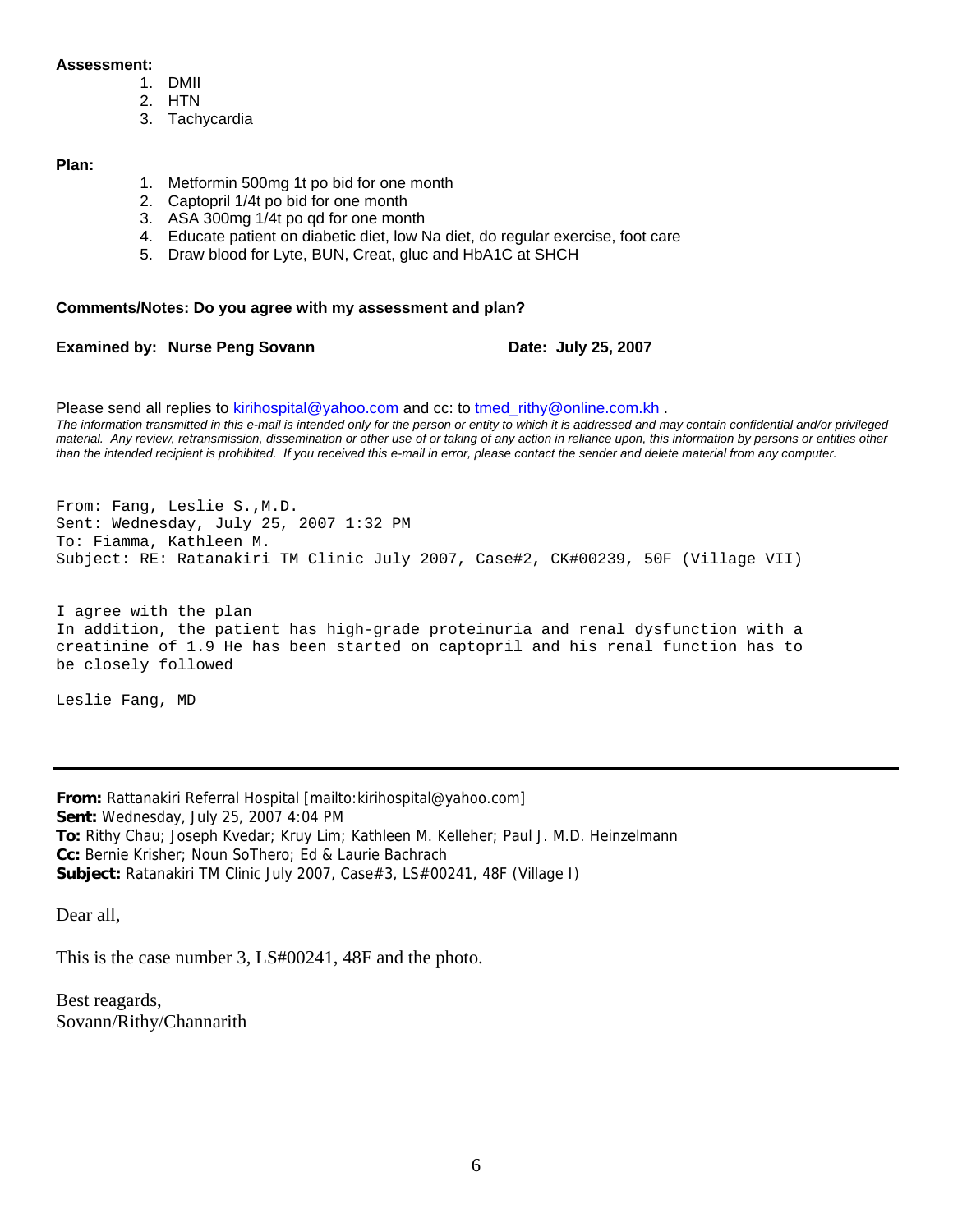

**Patient: LS# 00241, 48F (Village I)**

**Chief Complaint:** Slurred voice, difficult to speak for 4y

**HPI:** 48F came to us complaining of slurred voice and difficult to speak for 4y. First she presented with the symptoms of fever, pain in the throat with swallowing, neck tension, blurred vision, ear pain, her voice became slurred, and can speak with trying hard, so she went to hospital in Phnom Penh and told she had a problem in her throat (she don't know what it was) and treated her with burning on it. It became better for one year then the above symptoms developed again so she went to the same hospital and got the same treatment. It got better for a while then the symptoms happen again but she didn't

go for another check up.

**PMH:** Unremarkable

**Family Hx:** None

**Social Hx:** No smoking, drinking alcohol casually

**Medication:** None

**Allergies:** NKDA

**ROS:** no pain in the throat, no ear ringing, ear pain, ear discharge, no stuffy nose, no sneezing, slurred voice, no difficult to swallow

#### **PE:**

|  | <b>Vital Signs:</b> | <b>BP: 110/60</b> | P: 66 | R: 20 | $T: 37^{\circ}$ C | <b>Wt: 47Kg</b> |
|--|---------------------|-------------------|-------|-------|-------------------|-----------------|
|--|---------------------|-------------------|-------|-------|-------------------|-----------------|

**General:** Look stable

**HEENT:** No oropharyngeal lesion, pink conjunctiva, no thyroid enlargement, no lymph node palpable; the nose is ok; the right ear, TM is dull, erythema, no fluid, no puss

**Chest:** CTA bilaterally, no crackle, no ronchi, HRRR, no murmur

**Abdomen:** Soft, no tender, no distension, (+) BS, no HSM, no scar

**Extremity/Skin:** No edema, no rash, no lesion

**MS/Neuro:** MS+5/5, motor and sensory intact, DTRs +2/4

**Lab/Studies done:** None

#### **Assessment:**

1. Otitis media

#### **Plan:**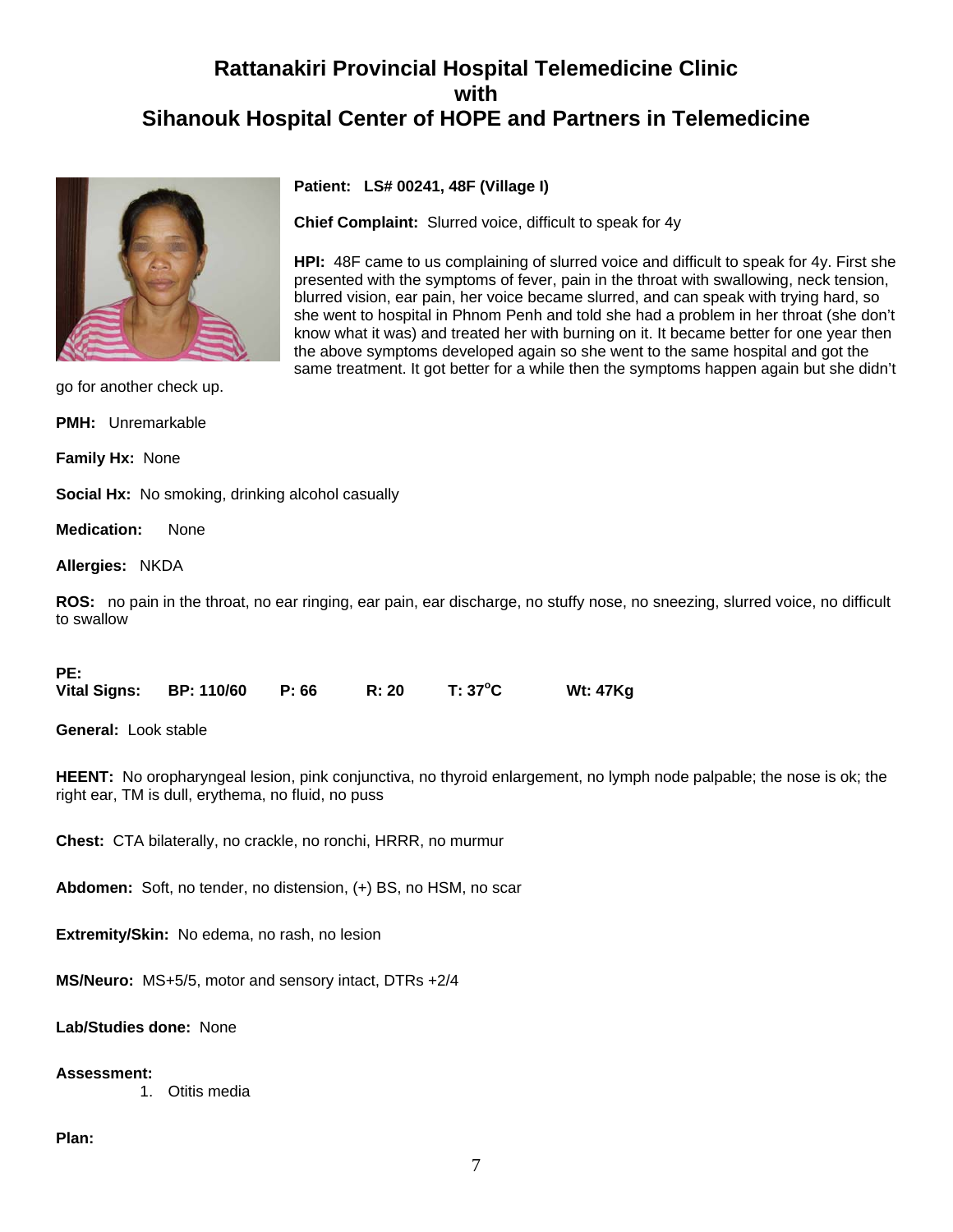1. Erythromycin 500mg 1t po bid for 10d

### **Comments/Notes: Do you agree with my assessment and plan?**

### **Examined by: Nurse Peng Sovann Date: July 25, 2007**

Please send all replies to [kirihospital@yahoo.com](mailto:kirihospital@yahoo.com) and cc: to tmed rithy@online.com.kh . *The information transmitted in this e-mail is intended only for the person or entity to which it is addressed and may contain confidential and/or privileged material. Any review, retransmission, dissemination or other use of or taking of any action in reliance upon, this information by persons or entities other than the intended recipient is prohibited. If you received this e-mail in error, please contact the sender and delete material from any computer.*

**From:** Fiamma, Kathleen M. [mailto:KFIAMMA@PARTNERS.ORG] **Sent:** Thursday, July 26, 2007 12:48 AM **To:** Rithy Chau; Robib Telemedicine **Subject:** FW: Ratanakiri TM Clinic July 2007, Case#3, LS#00241, 48F (Village I)

-----Original Message----- **From:** Danny Sands (dzsands) [mailto:dzsands@cisco.com] **Sent:** Wednesday, July 25, 2007 1:03 PM **To:** Fiamma, Kathleen M. **Subject:** RE: Ratanakiri TM Clinic July 2007, Case#3, LS#00241, 48F (Village I)

The problem that this patient came in with is slurred speech and difficulty talking. It sounds neurological, of course, perhaps due to a brainstem lesion or a XII cranial nerve palsy, but she does not have evidence of this on your exam (I assume you asked her to stick out her tongue and it did not deviate).

I'm not sure what the cause of this it based on the information we have, but if we could have access to records from the hospital in Phnom Penh we could understand this problem. She should be referred back to the hospital for treatment for this problem.

As for her sore throat, it could be related to her ear. You should treat her with amoxicillin 500mg TID for 10 days.

# - Danny

 *Daniel Z. Sands, MD, MPH Beth Israel Deaconess Medical Center Harvard Medical School 617-667-9600 [dsands@bidmc.harvard.edu](mailto:dsands@bidmc.harvard.edu)*

**From:** Rattanakiri Referral Hospital [mailto:kirihospital@yahoo.com] **Sent:** Wednesday, July 25, 2007 4:07 PM **To:** Rithy Chau; Joseph Kvedar; Kruy Lim; Kathleen M. Kelleher; Paul J. M.D. Heinzelmann; Cornelia Haener **Cc:** Bernie Krisher; Noun SoThero; Ed & Laurie Bachrach **Subject:** Ratanakiri TM Clinic July 2007, Case#4, SK#00242, 22F (Voeun Say Village)

Dear all,

This is the case number 4, SK#00242, 22F and the photos.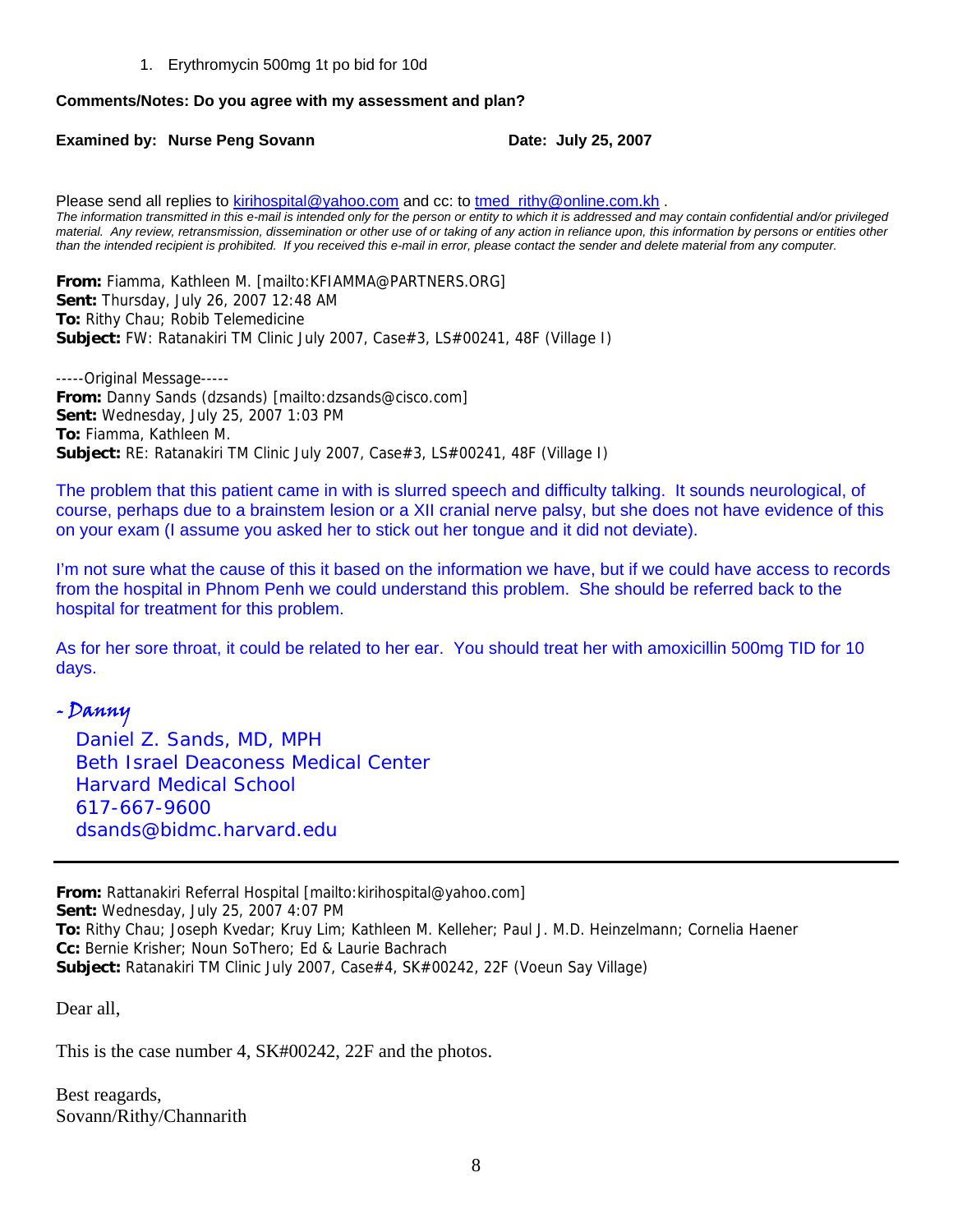

**Patient:** SK#00242, Age: 22, Sex: Female, Address: Vensai Village

**Chief Complaint:** Left lateral Neck mass for 2 years

**HPI:** Pain in region of mass lasting 10-15 minutes 2-3x per day no apparent cause of onset; initially, mass was size of a pea; when carrying load on back immediate onset of pain, mild to moderate pain upon palpation, pain does not radiate No weight loss, loss of appetite, fever, coughing, headache, trouble breathing Feeling of drousiness

2 years ago traditional healer applied traditional medication to mass and burned mass – subsequently 2 additional masses grew and fused to form current mass which about

3-5cm wide. 1 year ago Provincial hospital treated mass with AMPICILLIN for 15 days – no apparent affect Took Aspirin or Tylenol for pain on occasion but currently not taking any med (patient was interviewed with translation from laotion  $\rightarrow$  khmer $\rightarrow$  English) **PMH/SH:** Diagnosed and treated for Malaria 2 years ago

**Social Hx:** Farmer, Married 4 years ago, has 3 year old daughter No smoking or drinking ( 1 liter of alcohol was consumed postpartum 3 years ago)

**Allergies:** None

**Family Hx:** Grandmother had chronic cough and neck mass – died 4 years ago (Neighbor had neck mass and diagnosed with lymph node TB – died 10 years ago) Father  $-43$ , healthy

Mother – 40, unknown uterus problem diagnosed 1 month ago at provincial hospital Has 4 younger sisters

**ROS:** menstruation regular, 5 days ago ( July 19<sup>th</sup>), lasted 3 days

PE:<br>Vital Signs: **Vital Signs: BP** 110/80 **P** 100 **R** 18 **T** 36.5C **Wt** 41kg

**General:** A&O x3,

**HEENT:** normal cephalic, PERRLA, EOMI, no oropharyngeal lesion, bilateral TM clear, pink cojunctiva, lateral left multiple shotty lymph nodes (6-10), masses ranging in size from 2x2 cm to 1x1.5 cm, smooth surface, mobile, non tender to palpation, no warmth, no erythema, masses extend from base of neck to ear lobe, no thyromegaly

**Chest:** CTA, HRRR no murmur

**Abdomen:** soft, nontender, +BS, no HSM

**Musculoskeletal:** n/a

**Neuro:** n/a



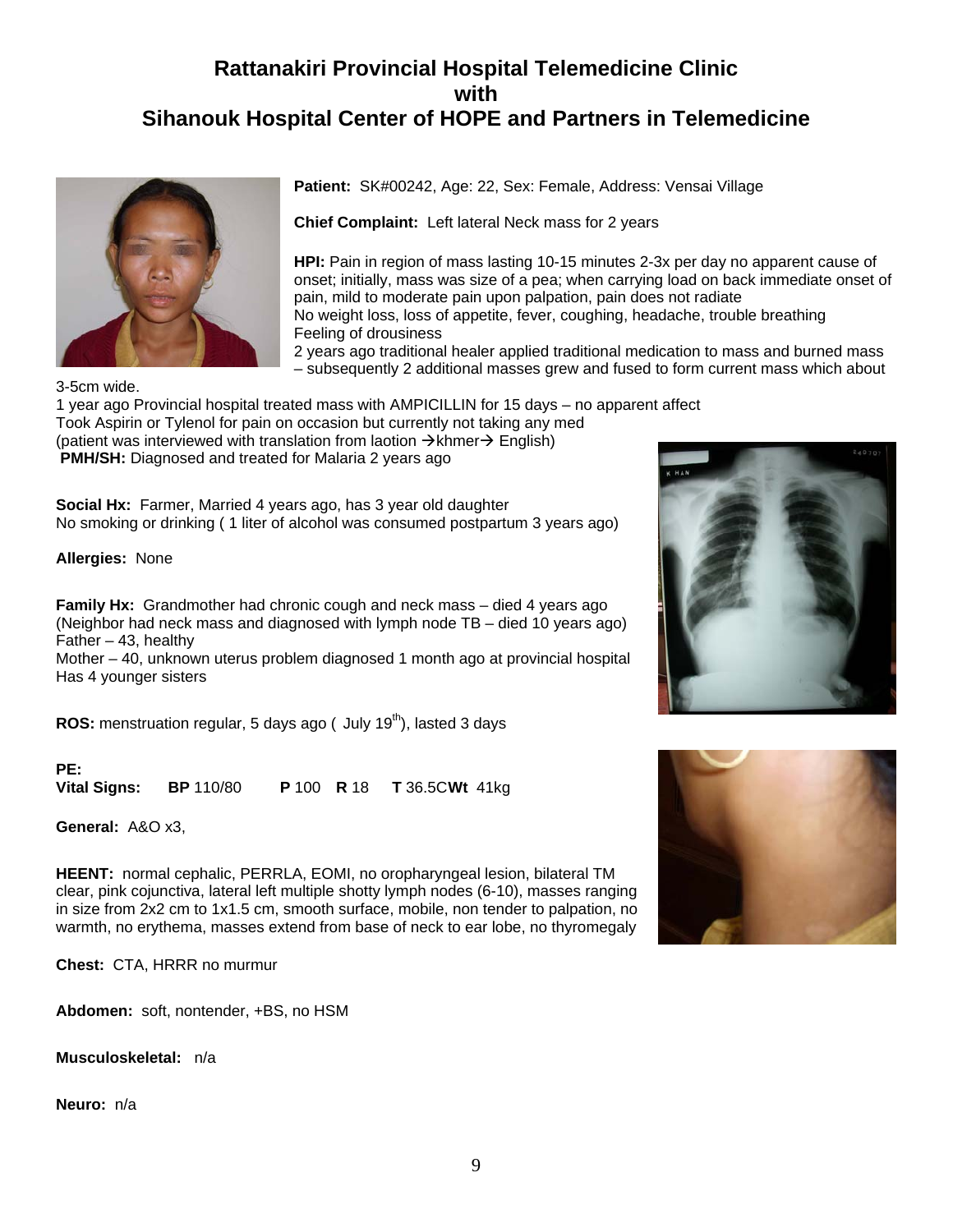**GU:** n/a

**Rectal:** n/a

**Previous Lab/Studies:** None

**Lab/Studies Requests:** Hemoglobin 10 g/dl, ultrasound of neck Finding: lymphadenopothy, chest x-ray left upper lobe oval-shaped lesion with prominent increased density in center , no infiltrate, CBC - Normal

**Assessment:** 1. TB Lymphadenopathy?

2. Lymphoma???

**Plan:** 1. AFB sputum smears (if no sputum or unable to produce sputum, thenaspiration for micro).

- 2. Diflunisal 500mg 1 po bid prn pain
- 3. MTV 1 po qd x 1mo
- 4. F/u next month

#### **Comments/Notes:**

**Examined by:** Tzvi Jonas(med stud)/PA Rithy Chau **Date: 24 July 2007**

Please send all replies to [kirihospital@yahoo.com](mailto:kirihospital@yahoo.com) and cc: to tmed rithy@online.com.kh .

*The information transmitted in this e-mail is intended only for the person or entity to which it is addredded and may contain confidential and/or priviledged material. Any review, retransmission, dissemination or other use of or taking of any action in reliance upon, this information by persons or entities other than the intended recipient is prohibited. If you received this e-mail in error, please contact the sender and delete material from any computer.*

**From:** Cornelia Haener [mailto:cornelia\_haener@online.com.kh] **Sent:** Wednesday, July 25, 2007 5:18 PM **To:** 'Rattanakiri Referral Hospital'; 'Rithy Chau'; 'Joseph Kvedar'; 'Kruy Lim'; 'Kathleen M. Kelleher'; 'Paul J. M.D. Heinzelmann' **Cc:** 'Bernie Krisher'; 'Noun SoThero'; 'Ed & Laurie Bachrach' **Subject:** RE: Ratanakiri TM Clinic July 2007, Case#4, SK#00242, 22F (Voeun Say Village)

Dear all, I would suggest RTV counselling as well and agree with assessment and plan. **Thanks** Cornelia

**From:** Barbesino, Giuseppe,M.D. [mailto:GBARBESINO@PARTNERS.ORG] **Sent:** Thursday, July 26, 2007 2:43 AM **To:** Fiamma, Kathleen M. **Cc:** Kathleen M. Fiamma (E-mail); Kirihospital@Yahoo. Com (E-mail); tmed\_rithy@online.com.kh **Subject:** RE: Ratanakiri TM Clinic July 2007, Case#4, SK#00242, 22F (Voeun Say Village)

**This young woman has long lasting lateral cervical masses with general symptoms of drowsiness and blood tests indicating significant anemia. CXR is apparently abnormal (I do not see it well) and neck ultrasound shows lymphadenopathy (left only???). Differential diagnosis includes infectious and neoplastic causes. Her history is remarkable for likely sick contacts with TB. The anemia could be linked to the masses (anemia of chronic disease) or be an incidental finding in this young woman (iron deficiency). I agree with work-up for TB, which should include a PPD test. Lymphoma is also possible, although it is usually not monolateral and tends to progress faster. Thyroid cancer is still a possibility, as well as other epithelial cancers of the neck. A long lasting lymphadenopathy should therefore be evaluated with excisional biopsy. Further work-up of her anemia includes iron, TIBC, ferritin. I am not sure what do you mean by "MTV one a day for one month". Please let me know.** 

10

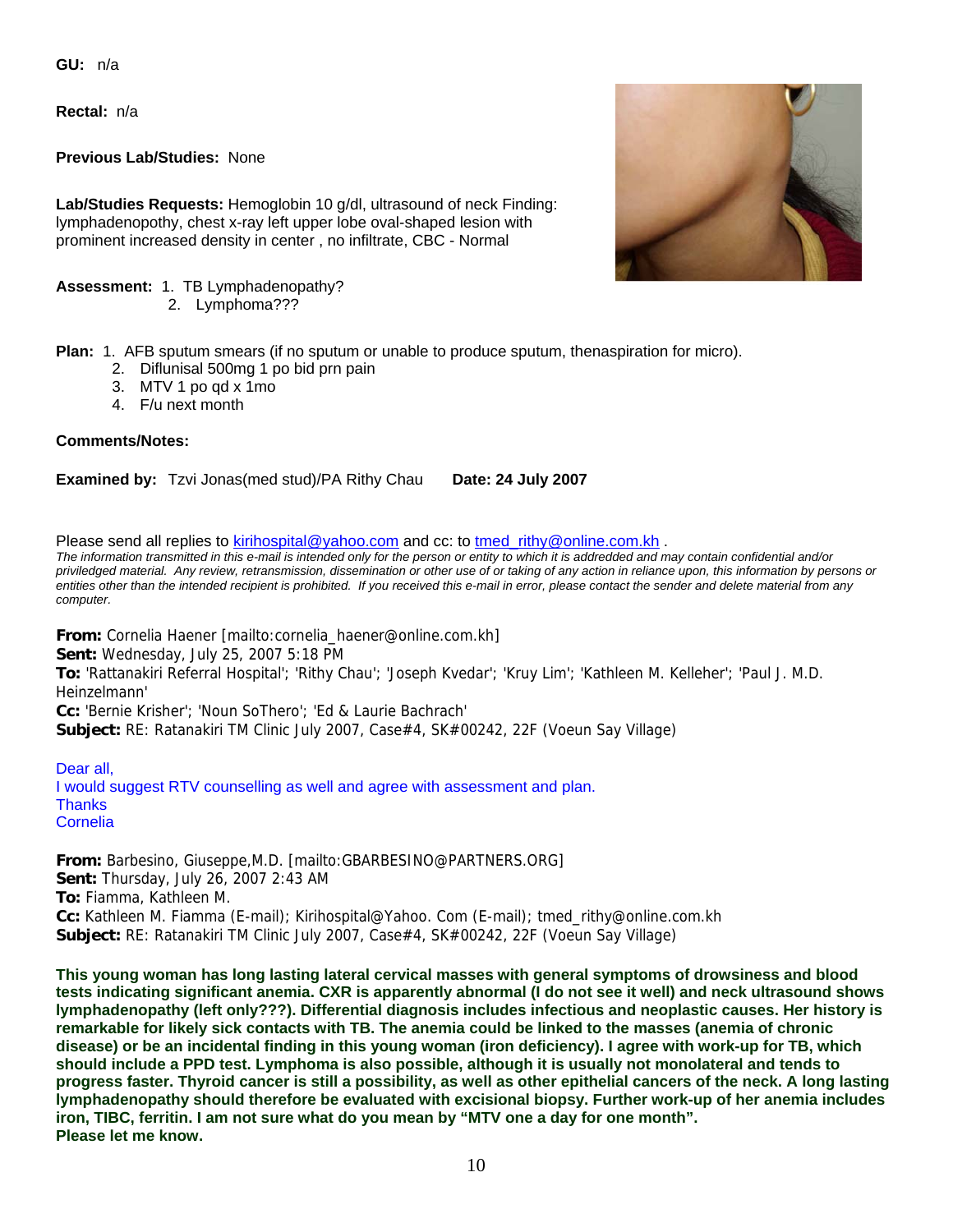Giuseppe Barbesino, MD Thyroid Associates Massachusetts General Hospital-Harvard Medical School Wang ACC 730S 55 Fruit St Boston MA, 02114 FAX 617-726-5905 TEL 617-726-7573

**From:** Rattanakiri Referral Hospital [mailto:kirihospital@yahoo.com] **Sent:** Wednesday, July 25, 2007 4:13 PM **To:** Rithy Chau; Joseph Kvedar; Kruy Lim; Kathleen M. Kelleher; Paul J. M.D. Heinzelmann **Cc:** Bernie Krisher; Noun SoThero; Ed & Laurie Bachrach **Subject:** Ratanakiri TM Clinic July 2007, Case#5, MF#00243, 32F (Veun Hoy Village)

Dear all,

This is the case number 5, MF#00243, 32F and the photo.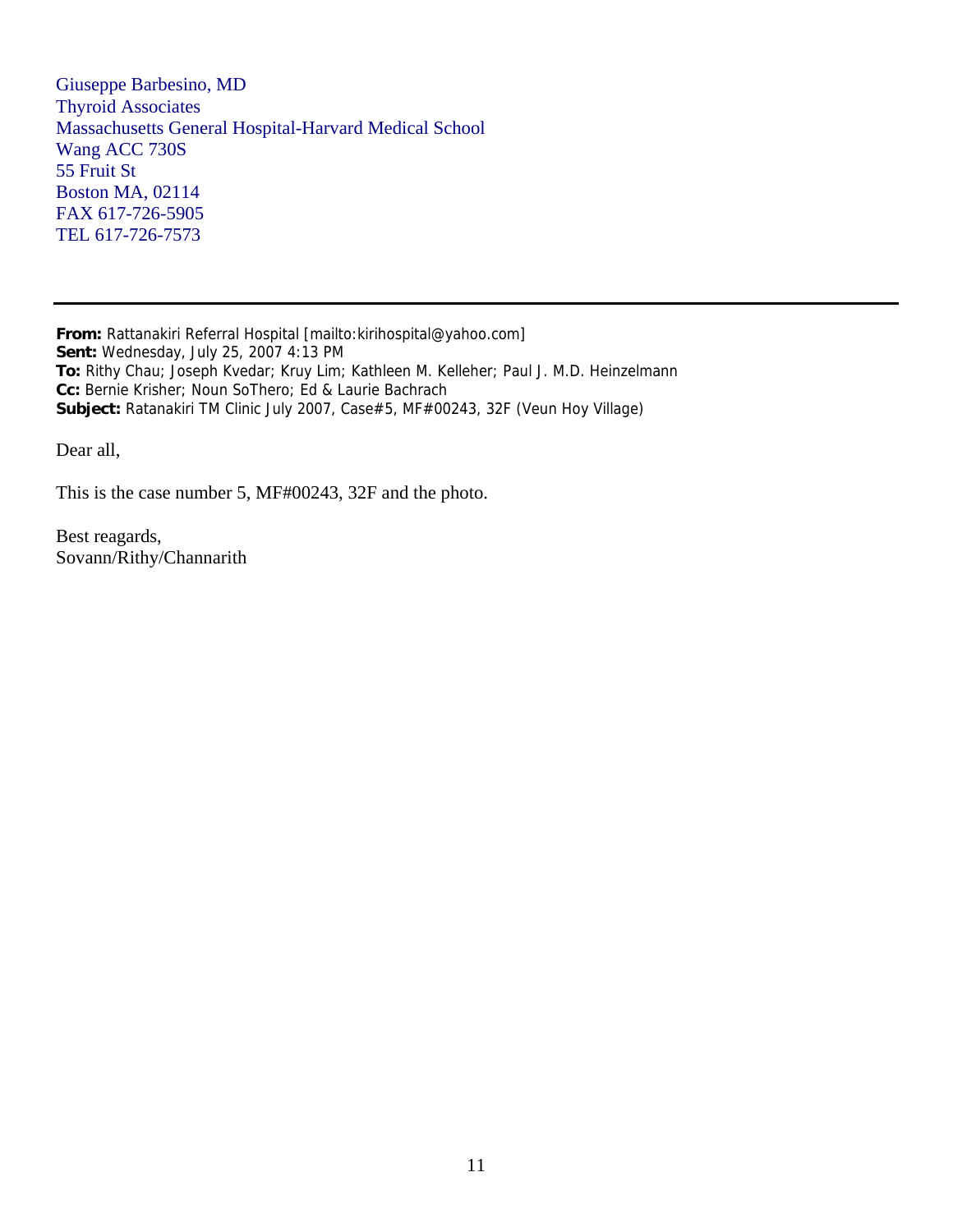

### **Patient: MF#00243, 32F (Veun Hoy Village)**

**Chief Complaint:** LUQ pain x 3 months

**HPI:** 32F, farmer, came to us complaining of LUQ pain x 3 months. She presented with the symptoms of LUQ pain, dull sensation, no radiation, vomiting, and asked local healer come to see her at home and give her the pain killer then the pain became better and she went to private clinic for checking up and told she has thyphoid fever and treated her some fiver medicines (unknown name) for a week then the symptoms got better. In this week, she presented with dysuria, frequency and urgency. She denied of fever, cough,

nausea, vomiting, stool with blood/mucus, hematuria, vaginal discharge.

| PMH: Unremarkable                                                                                        |  |  |  |  |
|----------------------------------------------------------------------------------------------------------|--|--|--|--|
| Family Hx: None                                                                                          |  |  |  |  |
| Social Hx: Single, no smoking, no alcohol drinking                                                       |  |  |  |  |
| Medication: Paracetamol prn                                                                              |  |  |  |  |
| Allergies: NKDA                                                                                          |  |  |  |  |
| <b>ROS:</b> no stool with blood, (+) dysuria, frequency, urgency, no vaginal discharge                   |  |  |  |  |
| PE:<br>$T: 37^{\circ}C$<br>R: 20<br><b>Wt: 48Kg</b><br><b>Vital Signs:</b><br><b>BP: 120/76</b><br>P: 72 |  |  |  |  |
| General: Look stable                                                                                     |  |  |  |  |
| HEENT: No oropharyngeal lesion, pink conjunctiva, no thyroid enlargement, no lymph node palpable, no JVD |  |  |  |  |
| Chest: CTA bilaterally, no crackle, no ronchi, HRRR, no murmur                                           |  |  |  |  |
| Abdomen: Soft, no tender, no distension, (+) BS, no HSM, no CVA tenderness                               |  |  |  |  |
| Extremity/Skin: No edema, no rash, no lesion                                                             |  |  |  |  |
| MS/Neuro: MS+5/5, motor and sensory intact, DTRs +2/4                                                    |  |  |  |  |
| Lab/Studies done: UA: Luekocyte 3+, protein trace                                                        |  |  |  |  |
| <b>Assessment:</b><br>1. UTI                                                                             |  |  |  |  |
| Plan:<br>1. Ciprofloxacin 500mg 1t po bid for 5d                                                         |  |  |  |  |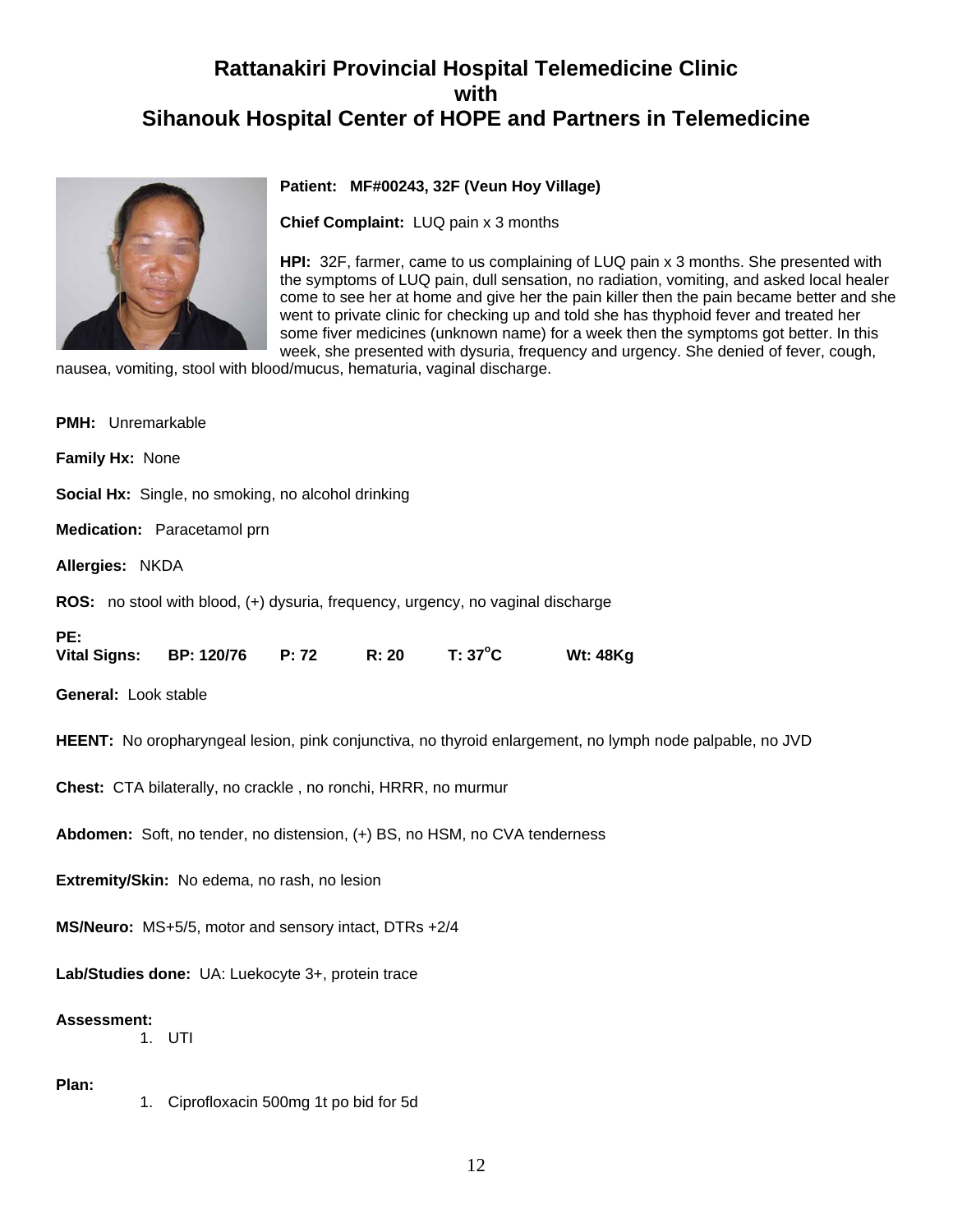#### **Comments/Notes: Do you agree with my assessment and plan?**

**Examined by: Nurse Peng Sovann Date: July 25, 2007** 

Please send all replies to [kirihospital@yahoo.com](mailto:kirihospital@yahoo.com) and cc: to [tmed\\_rithy@online.com.kh](mailto:tmed_rithy@bigpond.com.kh) . *The information transmitted in this e-mail is intended only for the person or entity to which it is addressed and may contain confidential and/or privileged material. Any review, retransmission, dissemination or other use of or taking of any action in reliance upon, this information by persons or entities other than the intended recipient is prohibited. If you received this e-mail in error, please contact the sender and delete material from any computer.*

**From:** Cusick, Paul S.,M.D. [mailto:PCUSICK@PARTNERS.ORG] **Sent:** Thursday, July 26, 2007 12:43 AM **To:** Fiamma, Kathleen M.; kirihospital@yahoo.com **Cc:** tmed\_rithy@online.com.kh **Subject:** RE: Ratanakiri TM Clinic July 2007, Case#5, MF#00243, 32F (Veun Hoy Village)

This sounds like a reasonable approach. I would suggest treating her for 7 days. This is in case the diagnosis of typhoid fever was correct. The recommended treatment for typhoid fever is 7-10 days of cipro. Thanks for letting me participate.

Paul

**From:** Rattanakiri Referral Hospital [mailto:kirihospital@yahoo.com] **Sent:** Wednesday, July 25, 2007 4:22 PM **To:** Rithy Chau; Joseph Kvedar; Kruy Lim; Kathleen M. Kelleher; Paul J. M.D. Heinzelmann; Cornelia Haener **Cc:** Bernie Krisher; Noun SoThero; Ed & Laurie Bachrach **Subject:** Ratanakiri TM Clinic July 2007, Case#6, AS#00244, 58F (Village I)

Dear all,

This is the case number 6, AS#244, 58F and the photos.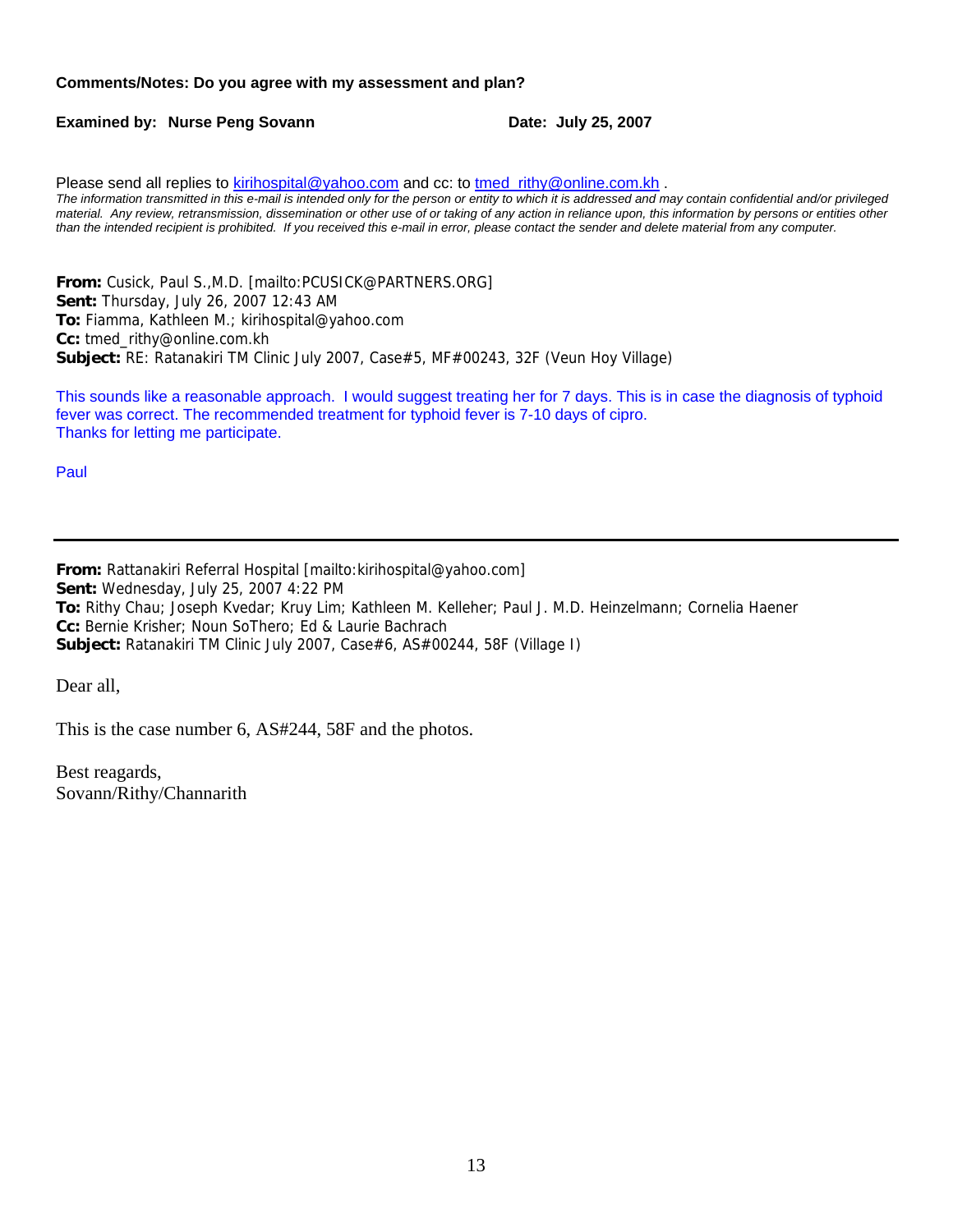

**Patient: AS#00244, 58F (Village I)**

**Chief Complaint:** Neck mass x 5y

**HPI:** 58F came to us complaining of neck mass x 5y. First she noticed thyroid gland became enlarged about 4x5cm without any symptoms. In this year, she presented with the symptoms of palpitation, neck tension, insomnia, tremor and seek treatment with private clinic and treated her with some medicine but the symptoms still presented. She denied of fever, cough, dysphagia, chest pain, nausea, vomiting, stool with blood/mucus, hematuria, dysuria, oliguria, heat intolerance.

| PE:<br><b>Vital Signs:</b> | BP: 120/64<br>P: 66                                           | R: 20 | $T: 36.5$ °C | <b>Wt: 52Kg</b> |  |
|----------------------------|---------------------------------------------------------------|-------|--------------|-----------------|--|
|                            |                                                               |       |              |                 |  |
|                            | <b>ROS:</b> (+) palpitation, 2 years post menopause           |       |              |                 |  |
| Allergies: NKDA            |                                                               |       |              |                 |  |
| <b>Medication: None</b>    |                                                               |       |              |                 |  |
|                            | <b>Social Hx:</b> No smoking, no alcohol drinking, 9 children |       |              |                 |  |
| <b>Family Hx: None</b>     |                                                               |       |              |                 |  |
| <b>PMH:</b> Unremarkable   |                                                               |       |              |                 |  |

**General:** Look sick

**HEENT:** No oropharyngeal lesion, pink conjunctiva, thyroid enlargement about 4 x 6cm smooth, soft, regular border, mobile on swallowing, no tender, no bruit, no lymph node palpable

**Chest:** CTA bilaterally, no crackle, no ronchi, HRRR, no murmur

**Abdomen:** Soft, no tender, no distension, (+) BS, no HSM, no scar

**Extremity/Skin:** No edema, no rash, no lesion

**MS/Neuro:** MS+5/5, motor and sensory intact, DTRs +2/4

**Lab/Studies done:** None

#### **Assessment:**

1. Goiter

### **Plan:**

1. Draw blood for THS and Free T4 at SHCH

**Comments/Notes: Do you agree with my assessment and plan?**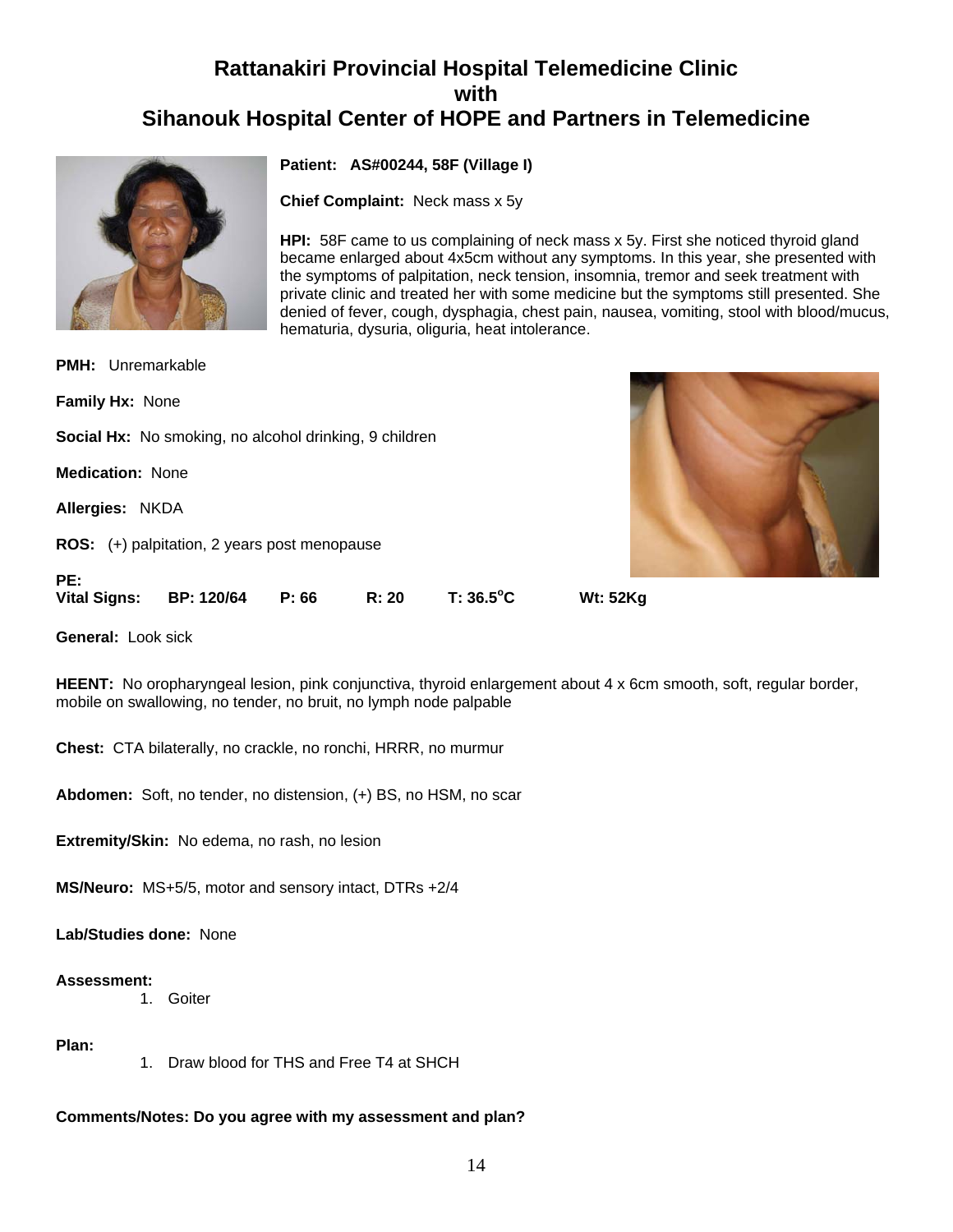#### **Examined by: Nurse Peng Sovann Date: July 25, 2007**

Please send all replies to [kirihospital@yahoo.com](mailto:kirihospital@yahoo.com) and cc: to tmed rithy@online.com.kh . The information transmitted in this e-mail is intended only for the person or entity to which it is addressed and may contain confidential and/or privileged *material. Any review, retransmission, dissemination or other use of or taking of any action in reliance upon, this information by persons or entities other than the intended recipient is prohibited. If you received this e-mail in error, please contact the sender and delete material from any computer.*

**From:** Cornelia Haener [mailto:cornelia\_haener@online.com.kh] **Sent:** Wednesday, July 25, 2007 5:16 PM **To:** 'Rattanakiri Referral Hospital'; 'Rithy Chau'; 'Joseph Kvedar'; 'Kruy Lim'; 'Kathleen M. Kelleher'; 'Paul J. M.D. Heinzelmann' **Cc:** 'Bernie Krisher'; 'Noun SoThero'; 'Ed & Laurie Bachrach' **Subject:** RE: Ratanakiri TM Clinic July 2007, Case#6, AS#00244, 58F (Village I)

Dear Sovan, I agree with assessment and plan. **Thanks** Cornelia

From: Cusick, Paul S.,M.D. [mailto:PCUSICK@PARTNERS.ORG] Sent: Thursday, July 26, 2007 8:35 AM To: Fiamma, Kathleen M.; kirihospital@yahoo.com Cc: tmed\_rithy@online.com.kh Subject: RE: Ratanakiri TM Clinic July 2007, Case#6, AS#00244, 58F (Village I)

Nurse Peng Sovang,

It sounds like she has had an enlarging thyroid for 5 years that is now symptomatic with palpitations,tremor and insomnia. She has a goiter and may have toxic multinodular goiter or possibly may have malignancy.

I agree that she needs thyroid function studies to evaluate if she needs suppression of excess thyroid hormone to control the symptoms.

She needs an ultrasound and a biopsy of the thyroid to assess for cancer.

However, given the size of the goiter, she may need thyroidectomy to be certain that there is no cancer in the enlarged thyroid.

I hope that this helps your management.

Good luck,

Paul Cusick MD

**From:** Rattanakiri Referral Hospital [mailto:kirihospital@yahoo.com] **Sent:** Wednesday, July 25, 2007 4:19 PM **To:** Rithy Chau; Joseph Kvedar; Kruy Lim; Kathleen M. Kelleher; Paul J. M.D. Heinzelmann **Cc:** Bernie Krisher; Noun SoThero; Ed & Laurie Bachrach **Subject:** Ratanakiri TM Clinic July 2007, Case#7, TI#00245, 65M (Village I)

Dear all,

This is the case number 7, TI#00245, 65M and the photos.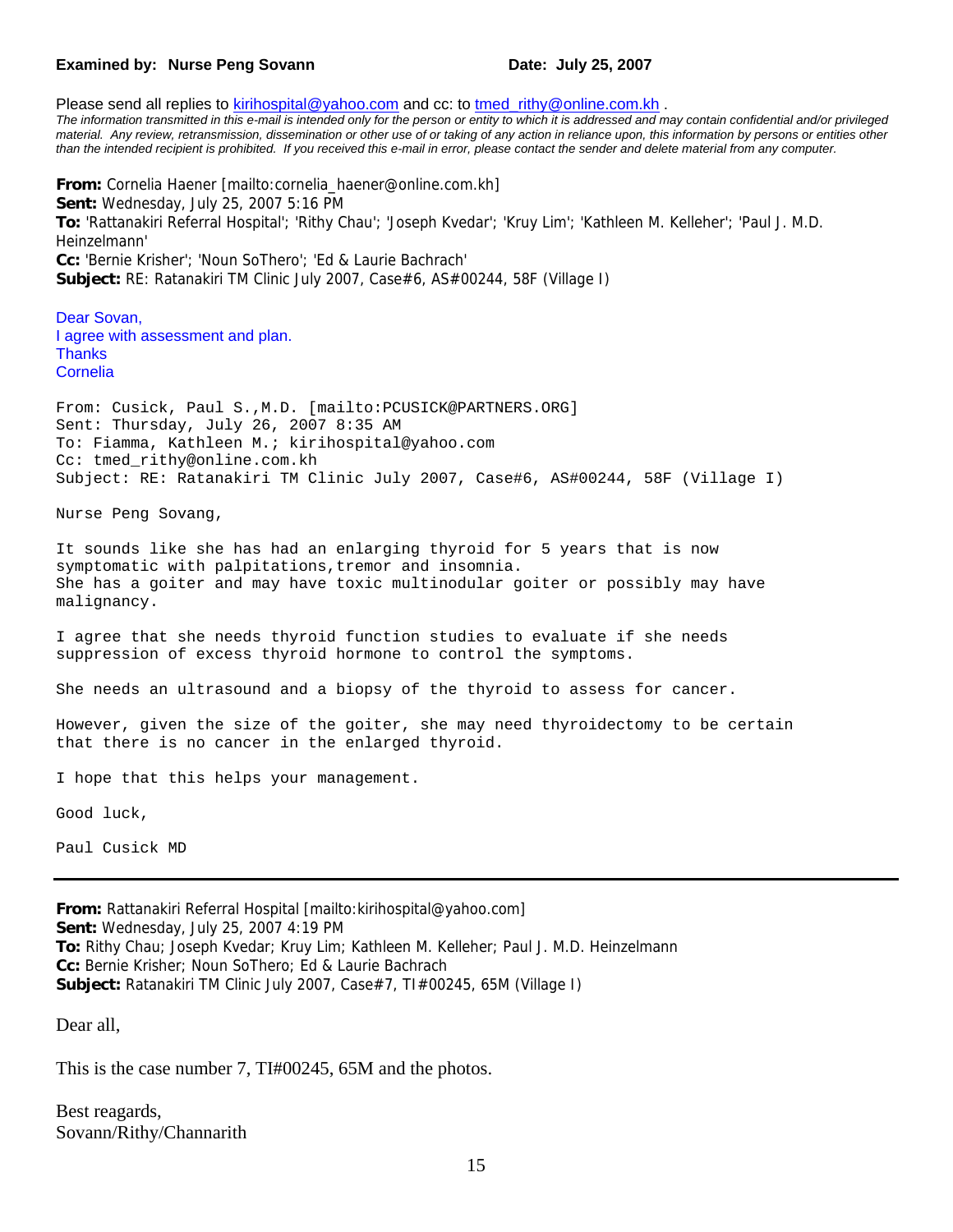

#### **Patient: TI# 00245, 65M (Village I)**

**Chief Complaint:** Fatigue and polyuria x 3y

**HPI:** 65M came to us complaining of fatigue and polyuria for 3y. He presented with symptoms of fatigue, thirsty, dizziness, palpitation, polyuria so his relative brought him to a private clinic in Phnom Penh and diagnosed him with DMII and treated with Glyburide 5mg 1t bid, Metformin 1/2t bid, ASA 300mg 1/2t qd, Amitriptylin 25mg 1/4t qhs. He felt better since then he came for follow about 1y and the medicine has been changed. Because he stay away from Phnom Penh and unable to come for follow up so he didn't

have enough medicine to take as prescribed. And come to take care from us. He denied of fever, cough, chest pain, stool with blood/mucus, oliguria, dysuria, hematuria, edema.

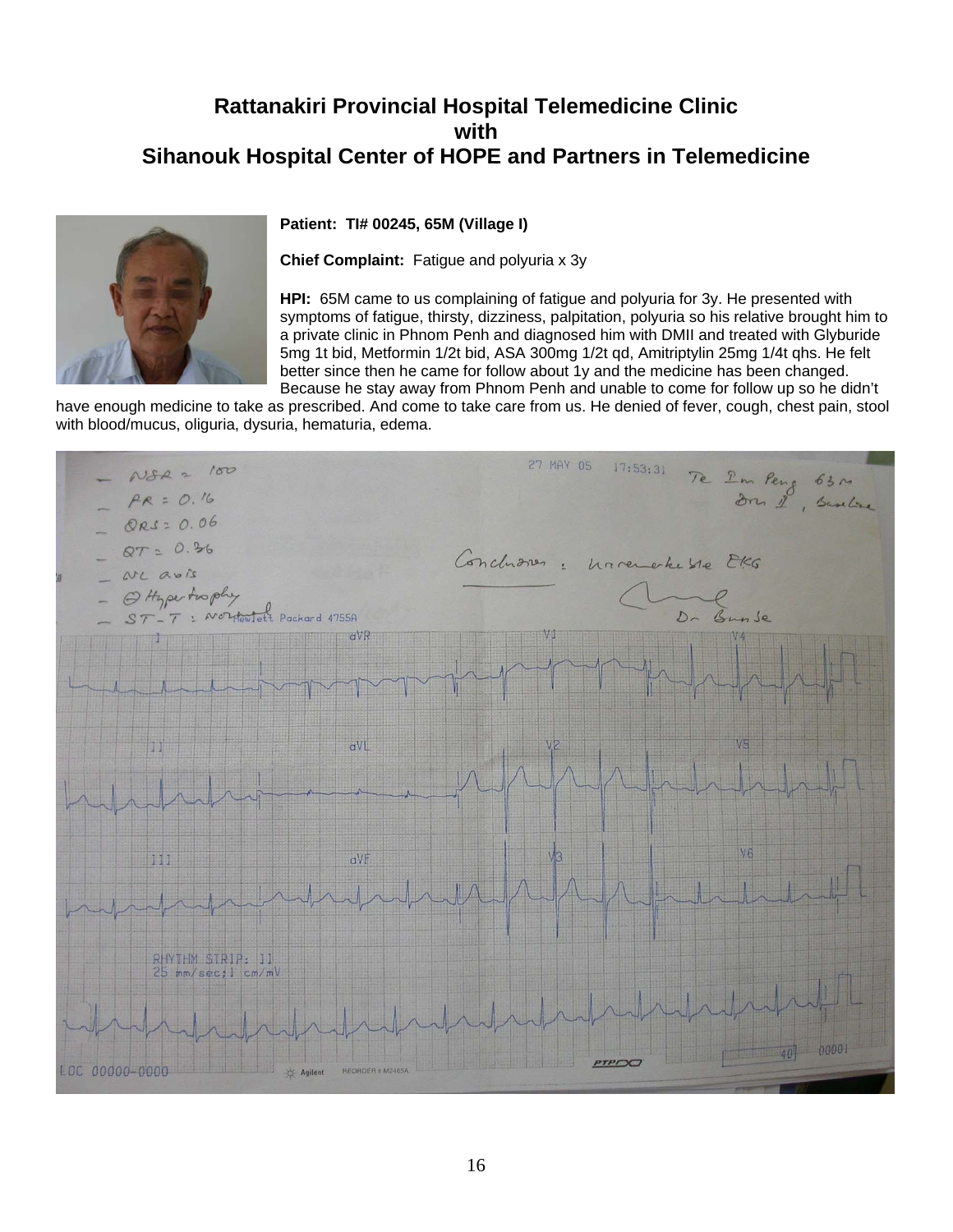#### **PMH:** Unremarkable

**Family Hx:** None

**Social Hx:** smoking 5cig/d for over 20y, no alcohol drinking

#### **Medication:**

- 1. Gliclazide 30mg 1t qd
- 2. Candesartan Cilexetil 4mg 1t po qd
- 3. Pioglytazone 30mg 1t po qd

**Allergies:** NKDA

**ROS:** Unremarkable

| PE:                           |  |       |         |                 |
|-------------------------------|--|-------|---------|-----------------|
| Vital Signs: BP: 120/60 P: 72 |  | R: 20 | T: 37°C | <b>Wt: 64Kg</b> |

**General:** Look stable

**HEENT:** No oropharyngeal lesion, pink conjunctiva, no thyroid enlargement, no lymph node palpable, no JVD

**Chest:** CTA bilaterally, no crackle, no ronchi, HRRR, no murmur

**Abdomen:** Soft, no tender, no distension, (+) BS, no HSM, no scar

**Extremity/Skin:** No edema, no rash, no foot wound

**MS/Neuro:** MS+5/5, motor and sensory intact, DTRs +2/4

**Lab/Studies done:** Today on July 24, 2007

UA: Gluc trace, blood trace, protein trace; RBS: 198mg/dl

| Na         | $=141$   | $[135 - 155]$ |
|------------|----------|---------------|
| ĸ.         | $= 6.8$  | $[4.0 - 4.8]$ |
| СI         | $=105$   | $[99 - 108]$  |
| <b>BUN</b> | $=39.5$  | $[10 - 50]$   |
| Creat      | $=1.0$   | $[0.6 - 1.1]$ |
| Gluc       | $=121.2$ | $[75 - 115]$  |

#### **Lab result on April 4, 2006**

| <b>WBC</b>                  | $= 6.4$  | $[4 - 10]$      |
|-----------------------------|----------|-----------------|
| <b>RBC</b>                  | $=4.82$  | $[4.5 - 5.5]$   |
| Hb                          | $=13$    | $[13 - 18]$     |
| Ht                          | $=41.7$  | [40 – 54]       |
| Creat $=10.5$               |          | $[7 - 13]$      |
| TG                          | $= 4.66$ | $[0.60 - 1.65]$ |
| Choles $=\frac{2.81}{2.81}$ |          | $[1.40 - 2.70]$ |
| $SGOT = 25$                 |          | [<37]           |
| $SGPT = 28$                 |          | [<40]           |

ECG May 27, 2005 attached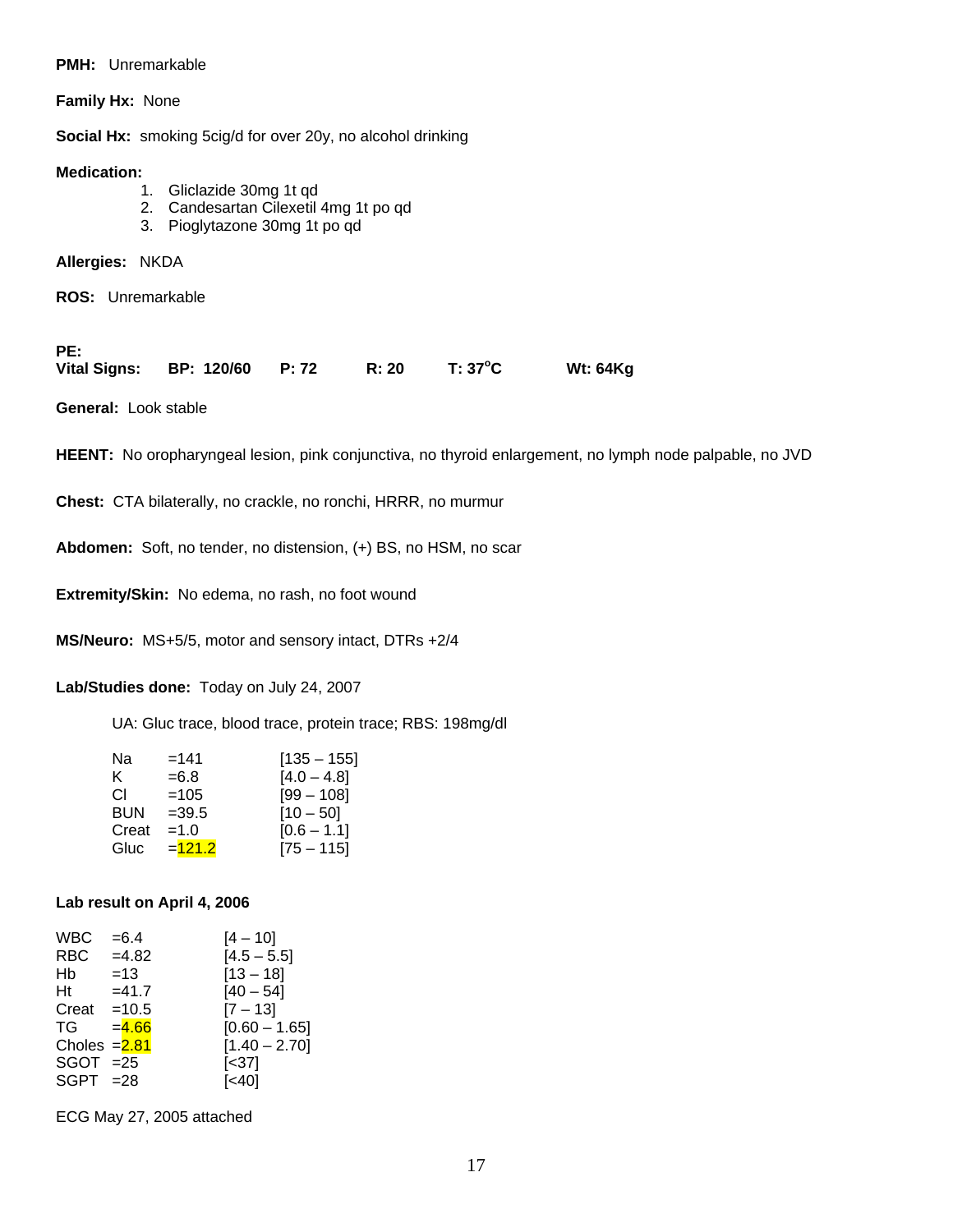#### **Assessment:**

1. DMII

#### **Plan:**

- 1. Gliclazide 30mg 1t po qd for one month
- 2. Pioglytazone 30mg 1t po qd
- 3. Candesartan Cilexetil 4mg 1t po qd
- 4. Educate patient on diabetic diet, low Na diet, do regular exercise, and foot care
- 5. Draw blood for HbA1C, Gluc, TG, Tot Cholesterol at SHCH

#### **Comments/Notes: Do you agree with my assessment and plan?**

**Examined by: Nurse Peng Sovann Date: July 25, 2007** 

Please send all replies to [kirihospital@yahoo.com](mailto:kirihospital@yahoo.com) and cc: to tmed rithy@online.com.kh . *The information transmitted in this e-mail is intended only for the person or entity to which it is addressed and may contain confidential and/or privileged material. Any review, retransmission, dissemination or other use of or taking of any action in reliance upon, this information by persons or entities other than the intended recipient is prohibited. If you received this e-mail in error, please contact the sender and delete material from any computer.*

**From:** Fiamma, Kathleen M. [mailto:KFIAMMA@PARTNERS.ORG] **Sent:** Thursday, July 26, 2007 12:49 AM **To:** Robib Telemedicine; Rithy Chau **Subject:** FW: Ratanakiri TM Clinic July 2007, Case#7, TI#00245, 65M (Village I)

I think your plan is reasonable, but in addition patient needs to be taking:

Aspirin 81 mg/day (or lowest dose you have available), and Lovastatin 20mg per day (or whatever statin you have available).

These are important to protect his heart.

Thank you.

# - Danny

 *Daniel Z. Sands, MD, MPH Beth Israel Deaconess Medical Center Harvard Medical School 617-667-9600 [dsands@bidmc.harvard.edu](mailto:dsands@bidmc.harvard.edu)*

**From:** Rattanakiri Referral Hospital [mailto:kirihospital@yahoo.com] **Sent:** Wednesday, July 25, 2007 4:26 PM **To:** Rithy Chau; Joseph Kvedar; Kruy Lim; Kathleen M. Kelleher; Paul J. M.D. Heinzelmann; Cornelia Haener **Cc:** Bernie Krisher; Noun SoThero; Ed & Laurie Bachrach **Subject:** Ratanakiri TM Clinic July 2007, Case#8, TV#00157, 55F (Phnom Kok Village)

Dear all,

This is the case number 8, TV#00157, 55F and the photos.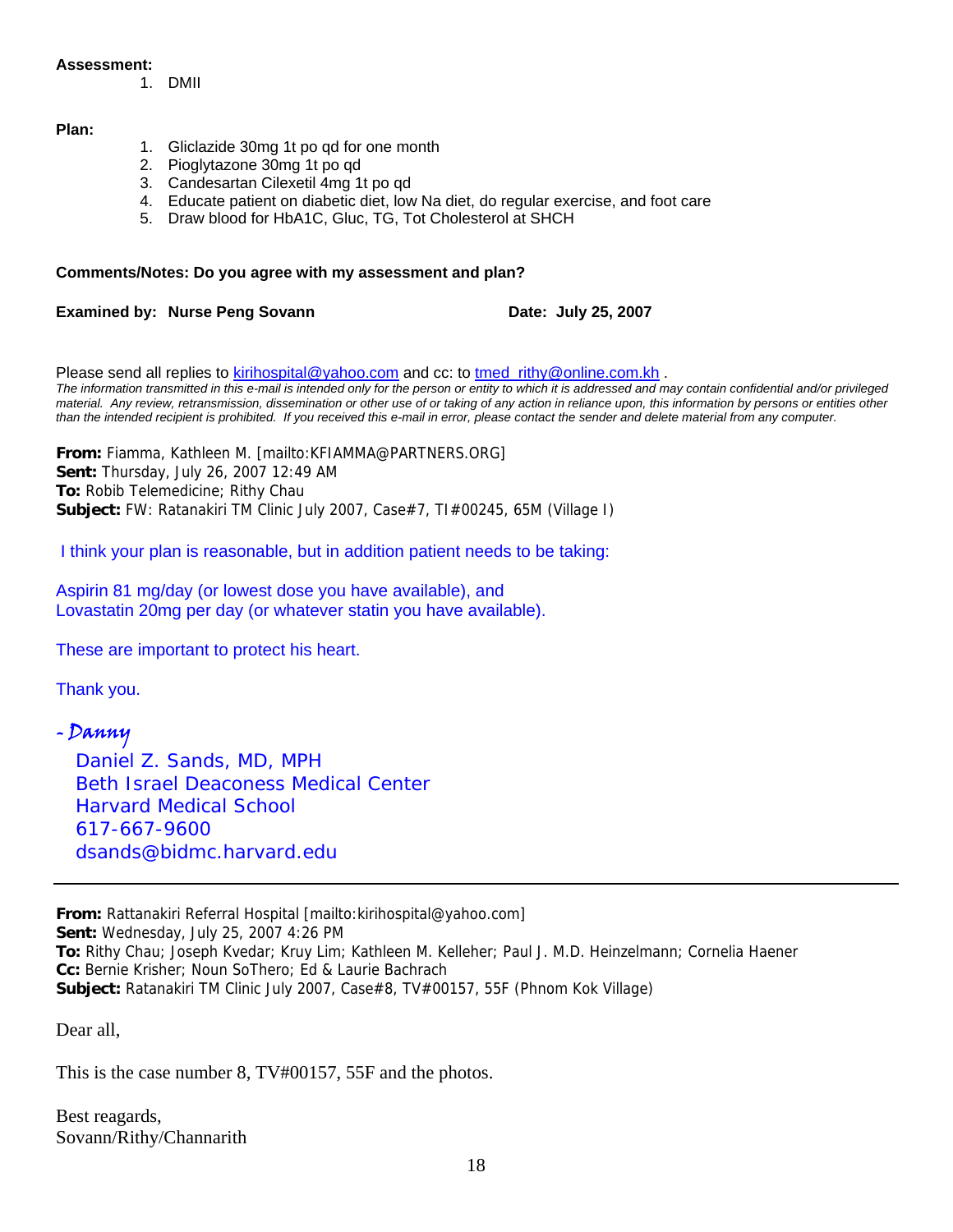

**Patient:** TV#00157, 55F (Phnom Kok Village)

**Subject:** 55F came to follow up of sub-clinical hyperthyroidism. She has been stable but now she complained of the symptoms neck compression, dysphagia, dyspnea and because the mass is too big so she has to turn the head to the side when she lay flat and come to discuss with us for the surgery.

Current medication: None

Allergies: NKDA

**Object: Vital Signs: BP: 110/60 P: 66 R: 20 T:37<sup>o</sup>** W<sub>t:</sub>

**General:** Look stable

**HEENT:** No oropharyngeal lesion, pink conjunctiva, thyroid enlargement

about 10x12cm anterior and 4x 7cm on the right side, soft, smooth, regular border, mobile on swallowing, no bruit, no lymph node palpable

**Chest:** CTA bilaterally, no crackle, no ronchi, HRRR, no murmur

**Abdomen:** Soft, no tender, no distension, (+) BS, no HSM, no scar

**Extremity/Skin:** No edema, no rash, no lesion

**MS/Neuro:** Unremarkable

**Previous Lab/Studies:** on February 22, 2007

| TSH = 0.10        | $[0.49 - 4.67]$  |
|-------------------|------------------|
| Free $T4 = 12.89$ | $[9.14 - 23.81]$ |
| Free $T3=1.78$    | $[0.78 - 2.5]$   |

**Lab/Studies Requests:** None

#### **Assessment:**

1. Sub-clinical hyperthyroidism with big goiter

## **Plan:**

- 1. Could we refer her to SHCH for consultation for surgery?
- 2. Recheck TSH and Free T4 at SHCH

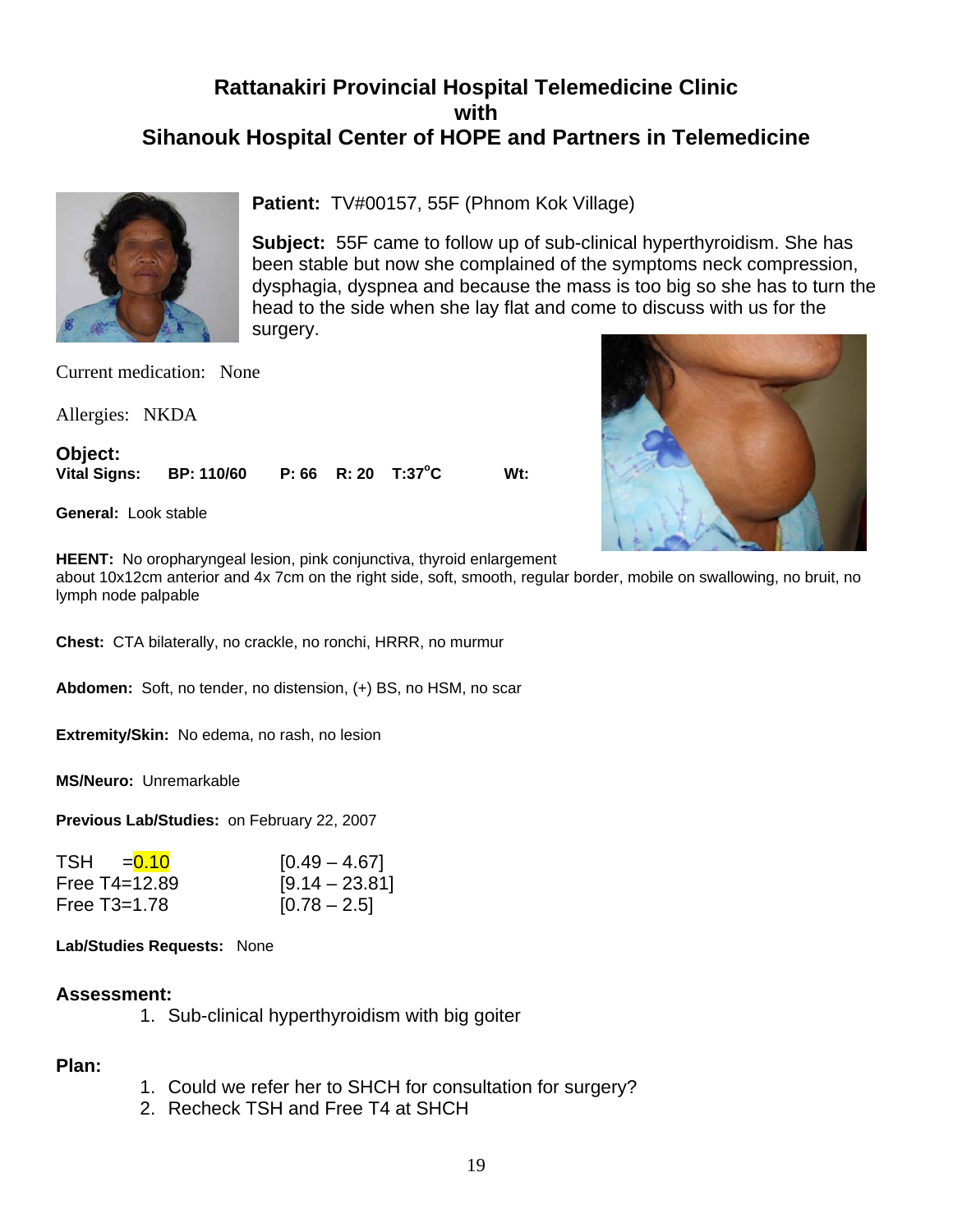**Comments/Notes:** Do you agree with my assessment and plan?

**Examined by:** Nurse Peng Sovann **Date: July 25, 2007** 

Please send all replies to [kirihospital@yahoo.com](mailto:kirihospital@yahoo.com) and cc: to [tmed\\_rithy@online.com.kh](mailto:tmed_rithy@bigpond.com.kh) . *The information transmitted in this e-mail is intended only for the person or entity to which it is addressed and may contain confidential and/or privileged material. Any review, retransmission, dissemination or other use of or taking of any action in reliance upon, this information by persons or entities other than the intended recipient is prohibited. If you received this e-mail in error, please contact the sender and delete material from any computer.*

**From:** Cornelia Haener [mailto:cornelia\_haener@online.com.kh] **Sent:** Wednesday, July 25, 2007 5:15 PM **To:** 'Rattanakiri Referral Hospital'; 'Rithy Chau'; 'Joseph Kvedar'; 'Kruy Lim'; 'Kathleen M. Kelleher'; 'Paul J. M.D. Heinzelmann' **Cc:** 'Bernie Krisher'; 'Noun SoThero'; 'Ed & Laurie Bachrach' **Subject:** RE: Ratanakiri TM Clinic July 2007, Case#8, TV#00157, 55F (Phnom Kok Village)

Dear Sovan, I agree to your plan. **Thanks** Cornelia

**From:** Barbesino, Giuseppe,M.D. [mailto:GBARBESINO@PARTNERS.ORG] **Sent:** Thursday, July 26, 2007 2:25 AM **To:** Fiamma, Kathleen M. **Cc:** Kirihospital@Yahoo. Com (E-mail); tmed\_rithy@online.com.kh **Subject:** RE: Ratanakiri TM Clinic July 2007, Case#8, TV#00157, 55F (Phnom Kok Village)

**In agree that surgery is the best option for this case, given the local symptoms caused by the goiter. If the patient has no contraindication (asthma) a beta blocker such as propranolol 40 mg tid could be given before the operation to prevent effects from mild thyrotoxicosis.** 

Giuseppe Barbesino, MD Thyroid Associates Massachusetts General Hospital-Harvard Medical School Wang ACC 730S 55 Fruit St Boston MA, 02114 FAX 617-726-5905 TEL 617-726-7573

**From:** Rattanakiri Referral Hospital [mailto:kirihospital@yahoo.com] **Sent:** Wednesday, July 25, 2007 5:20 PM **To:** Cornelia Haener **Cc:** Rithy Chau; Bernie Krisher; Noun SoThero; Ed & Laurie Bachrach **Subject:** Referral for NS#00214, 14F

Dear Cornelia,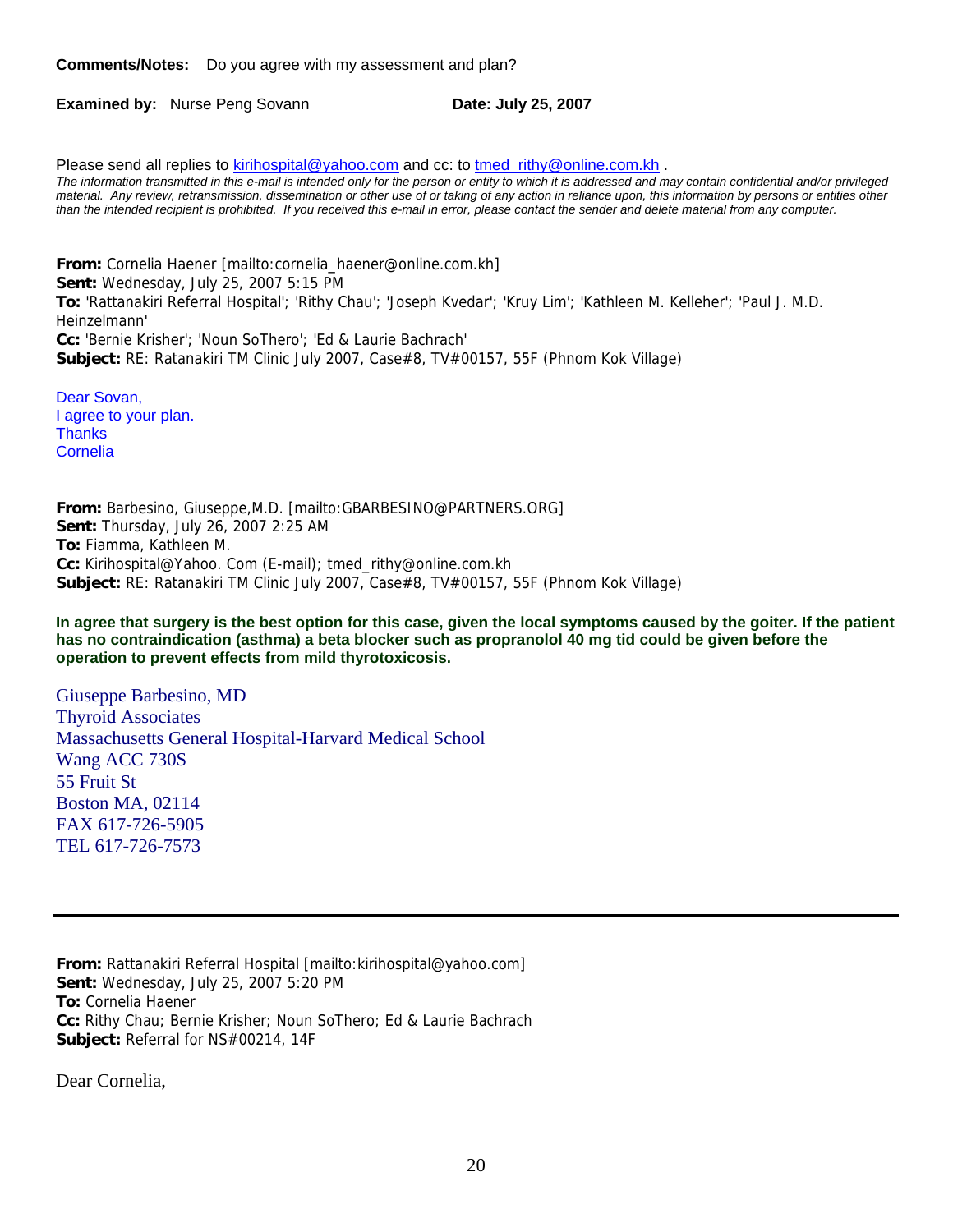This patient is a 14F with id NS#00214 from Village II in Banlung, Rattanakiri, was under investigation through our TM service for possible Lymphoma?. We did FNA and FNB twice and the result were inconclusive and was (during last minute) recommended by you (via phone) to refer the patient for further evaluation and possible surgery at SHCH. during our visit in April 2007. However, at that time, the patient left to return to her village already and could not be contacted. She now presented to us during this TM clinic for July 2007 with dry cough for one month and low grade fever without any significant weight loss; her exam was remarkable to diffuse rhonchi without crackles or wheezing bilaterally; no abd mass palpable; neck mass remained same size. The x-ray appeared as attached. Would you agree to have her be refer to SHCH (once Sovann checked with the schedule of our surgeon for consultation there? Do we want to emperically tx her for pneumonia? If we can aspirate from neck mass with any fluid, we are planning to send to lab here to do AFB id and protein/LHD count??

Please advise by 11AM tomorrow (26July07). Thank you for your help.

Best, Rithy

**From:** Cornelia Haener [mailto:cornelia\_haener@online.com.kh] **Sent:** Wednesday, July 25, 2007 8:53 PM **To:** 'Rattanakiri Referral Hospital' **Cc:** 'Rithy Chau'; 'Bernie Krisher'; 'Noun SoThero'; 'Ed & Laurie Bachrach' **Subject:** RE: Referral for NS#00214, 14F

Dear Rithy,

thanks for the information. I am wondering if we should try to get AFB for sputum after letting her inhale with NSS. I would aspirate the lymph node as well. TB is high up on our list of DDx. I sputums are not possible, feel free to bring her down to P.P. **Thanks** Cornelia

**From:** Rattanakiri Referral Hospital [mailto:kirihospital@yahoo.com] **Sent:** Thursday, July 26, 2007 3:03 PM **To:** Kathleen M. Kelleher **Cc:** Bernie Krisher; Noun SoThero; Ed & Laurie Bachrach; Rithy Chau **Subject:** Ratanakiri TM Clinnic Cases received

Dear Kathy,

I have received answers of 5 cases from you. Below are the cases received:

Case#1, EN#00239, 53F Case#4, SK#00242, 22F Case#5, MF#00243, 32F Case#6, AS#00244, 58F Case#8, TV#00157, 55F

Thank you very much for you replies.

Best regards, Sovann

**From:** Fiamma, Kathleen M. [mailto:KFIAMMA@PARTNERS.ORG] **Sent:** Thursday, July 26, 2007 7:37 PM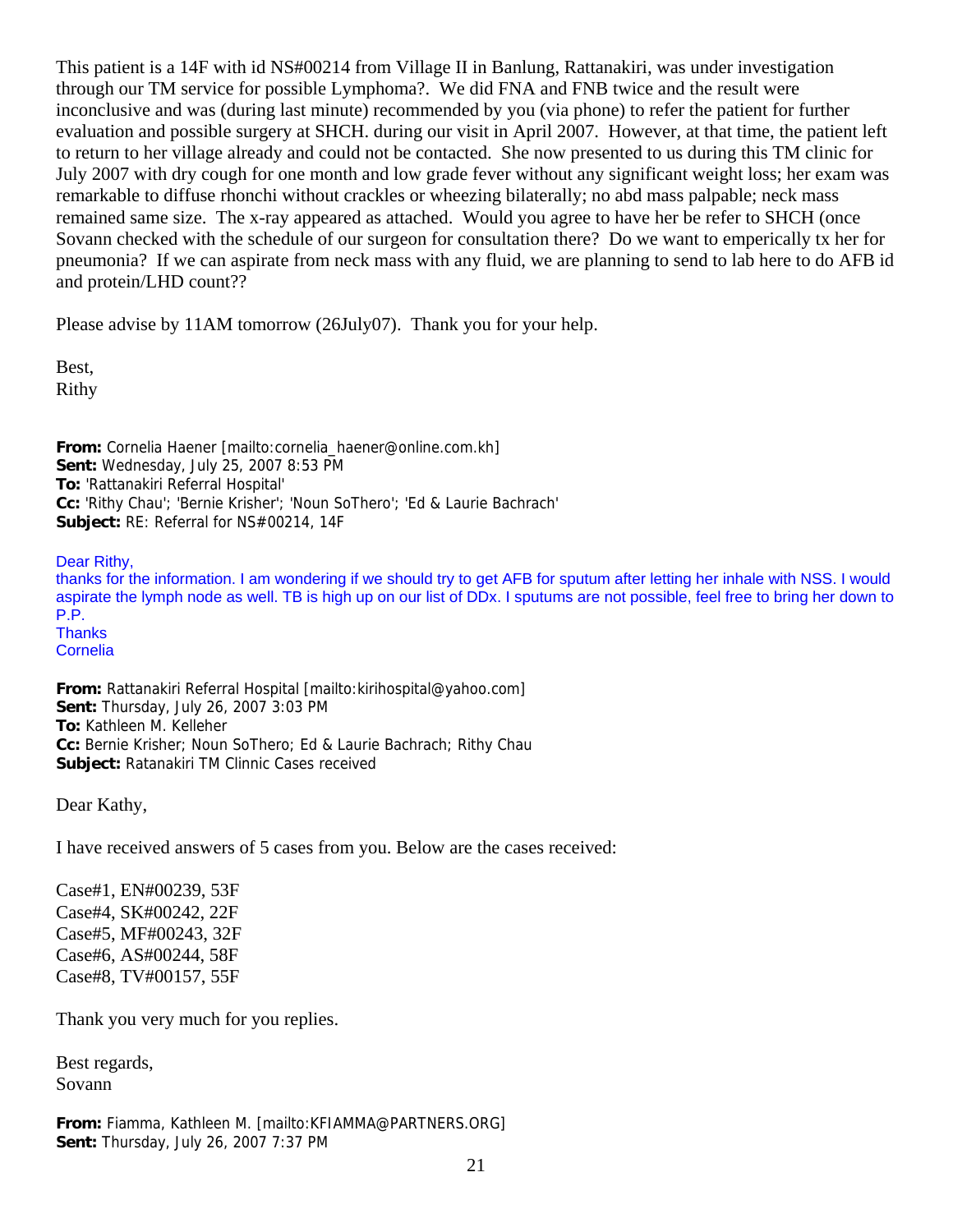**To:** Rattanakiri Referral Hospital **Cc:** Bernie Krisher; Noun SoThero; Ed & Laurie Bachrach; Rithy Chau **Subject:** RE: Ratanakiri TM Clinnic Cases received

# Hi Sovann:

I will resend the other three cases right now.

*Kathy Fiamma 617‐726‐1051*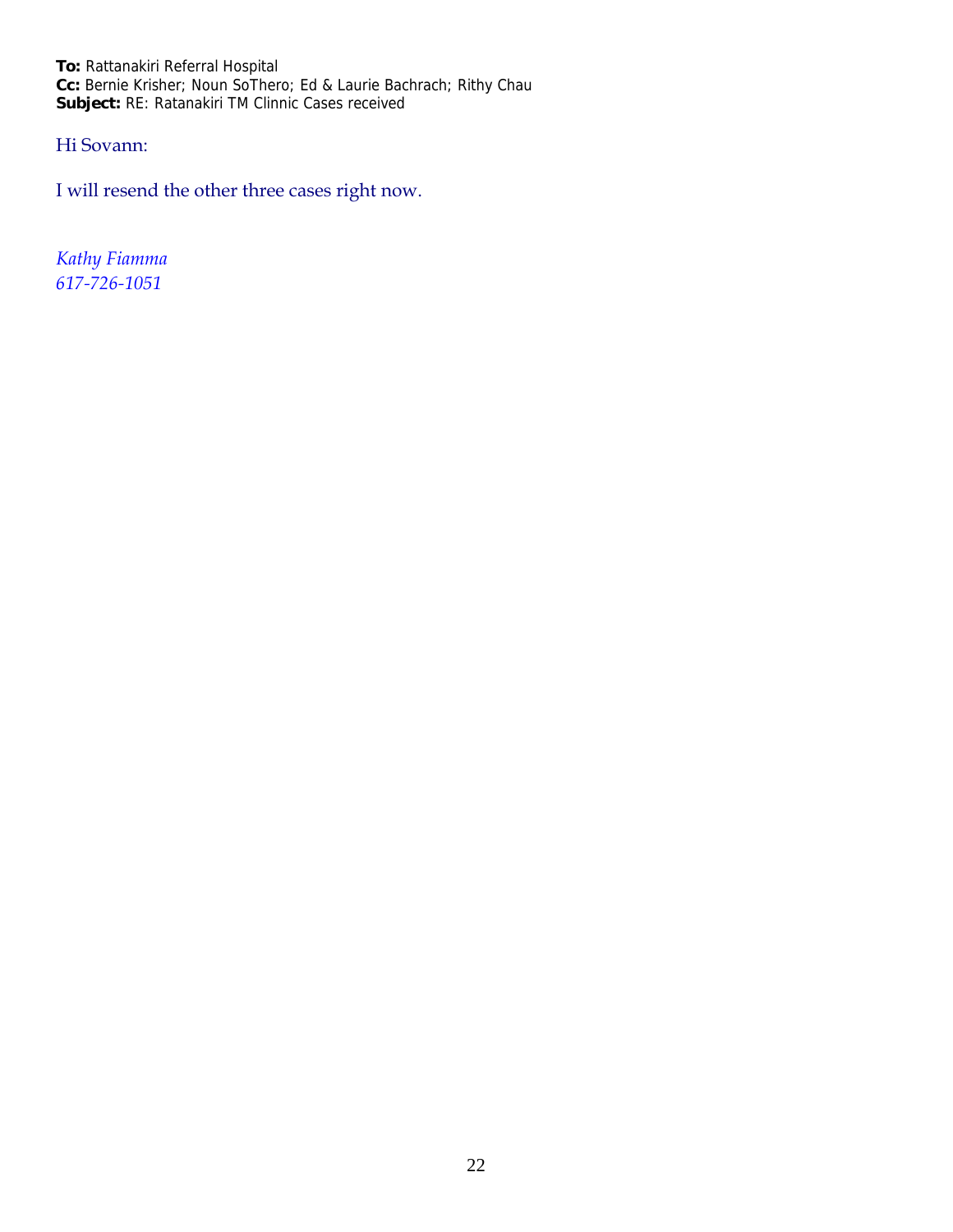# **Thursday, July 25, 2007**

# **Follow-up Report for Rattanakiri TM Clinic**

There were patients seen during this month TM clinic at Rattanakiri Referral Hospital (RRH). The data of 8 cases was transmitted and received replies from both Phnom Penh and Boston, other 21 patient came for follow and refill medication, and 27 patients (5 female) seen by PA Rithy without sending data for minor problem. Per advice sent by Partners in Boston and Phnom Penh Sihanouk Hospital Center of HOPE as well as advices from PA Rithy on site, the following patients were managed and treated per local staff:

[Please note that in general the practice of dispensing medications at RRH for all patients is usually limited to a maximum of 7 days treatment with expectation of patients to return for another week of supplies if needed be. This practice allows clinicians to monitor patient compliance to taking medications and to follow up on drug side effects, changing of medications, new arising symptoms especially in patients who live away from the town of Banlung and/or illiterate. Nearly all medications and some lab tests not available/done at RRH are provided by SHCH to TM patients at no cost]

# **Treatment Plan for Rattanakiri TM July 2007**

# **1. EN#00239, 53F (Village III)**

### **Assessment:**

- 1. Nodular Goiter
- 2. HTN

#### **Plan:**

- 1. Atenolol 50mg 1/2t po qd for one month (buy)
- 2. Draw blood for Lyte, BUN, Creat, Gluc, Cholest, TG, THS and Free T4 at SHCH
- 3. Educate to eat low Na diet, do regular exercise

#### **Lab result on July 26, 2007**

| Na                | $=143$  | [135 - 145]           |
|-------------------|---------|-----------------------|
| K.                | $=4.6$  | $[3.5 - 5.0]$         |
| СI                | $=108$  | $[95 - 110]$          |
| <b>BUN</b>        | $=1.5$  | $[0.8 - 3.9]$         |
| Creat             | =81     | $[44 - 80]$           |
| Gluc              | $= 5.1$ | $[4.2 - 6.4]$         |
| $T.$ Chol = $5.7$ |         | $\left[ <5.7 \right]$ |
| TG                | $= 5.5$ | $[-1.71]$             |
| $TSH = 0.80$      |         | $[0.49 - 4.67]$       |
| Free $T4 = 14.7$  |         | $[9.14 - 23.81]$      |

#### **2. CK#00240, 50F (Village VII)**

#### **Assessment:**

- 1. DMII
- 2. HTN
- 3. Tachycardia

**Plan:**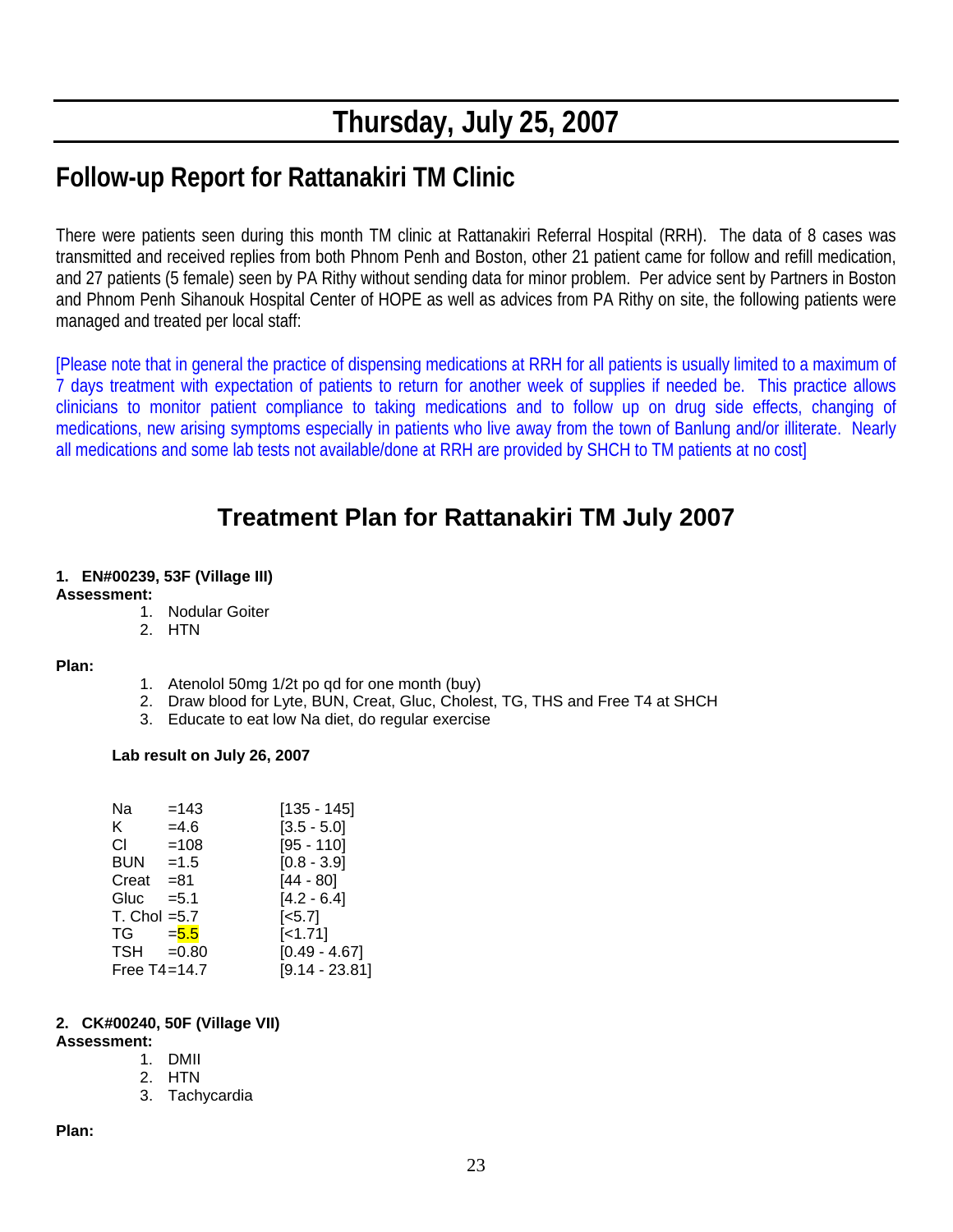- 1. Metformin 500mg 1t po bid for one month (buy)
- 2. Captopril 25mg 1/4t po bid for one month (buy)
- 3. ASA 300mg 1/4t po qd for one month (buy)
- 4. Educate patient on diabetic diet, low Na diet, do regular exercise, foot care
- 5. Draw blood for CBC, Lyte, BUN, Creat, gluc and HbA1C at SHCH

#### **Lab result on July 26, 2007**

| Na            | $=139$                        | [135 - 145]   |
|---------------|-------------------------------|---------------|
| K.            | $=4.9$                        | $[3.5 - 5.0]$ |
| СL            | $=107$                        | $[95 - 110]$  |
| <b>BUN</b>    | $=1.9$                        | $[0.8 - 3.9]$ |
| Creat         | $=118$                        | $[44 - 80]$   |
| Gluc          | $= 8.5$                       | $[4.2 - 6.4]$ |
| $HbA1C = 9.1$ |                               | $[4 - 6]$     |
|               | CBC not done due to lab error |               |

#### **3. LS# 00241, 48F (Village I)**

#### **Assessment:**

1. Otitis media

#### **Plan:**

- 1. Augmentin 500mg 1t po tid for 10d (buy)
- 2. Diflunisal 500mg 1t po bid prn (#19)

#### **4. SK#00242, 22F (Vensai Village)**

#### **Assessment:**

- 1. TB Lymphadenopathy?
- 2. Lymphoma???
- 3. Thyroid Cancer

#### **Plan:**

- 1. Paracetamol 500mg 1t po qid prn pain (#30)
- 2. MTV 1 po qd x 1mo (#30)
- 3. Draw blood for CBC, TSH, Free T4 at SHCH

### **Lab result on July 26, 2007 (Locally)**

 HIV (-) No AFB Gram stain: no organism seen

#### **Lab result on July 26, 2007**

| WBC         | $= 6.9$       | $[4 - 11 \times 10^9/L]$       |
|-------------|---------------|--------------------------------|
| RBC         | $=4.6$        | $[3.9 - 5.5x10^{12}/L]$        |
| Hb          | $= 11.2$      | $[12.0 - 15.0g/dL]$            |
| Ht          | $=35$         | $[35 - 47\%]$                  |
| <b>MCV</b>  | $= 77$        | $[80 - 100f]$                  |
| <b>MCH</b>  | $= 24$        | $[25 - 35pg]$                  |
| <b>MHCH</b> | $=32$         | $[30 - 37\%]$                  |
| Plt         | $= 258$       | $[150 - 450x10^9/L]$           |
| Lym         | $=2.3$        | [1.0 - 4.0x10 <sup>9</sup> /L] |
| Mxd         | $=0.7$        | [0.1 - 1.0x10 <sup>9</sup> /L] |
| Neut        | $=3.9$        | $[1.8 - 7.5x10^9/L]$           |
| <b>TSH</b>  | $= 3.08$      | $[0.49 - 4.67]$                |
|             | Free T4=15.74 | $[9.14 - 23.81]$               |

**5. MF#00243, 32F (Veun Hoy Village)**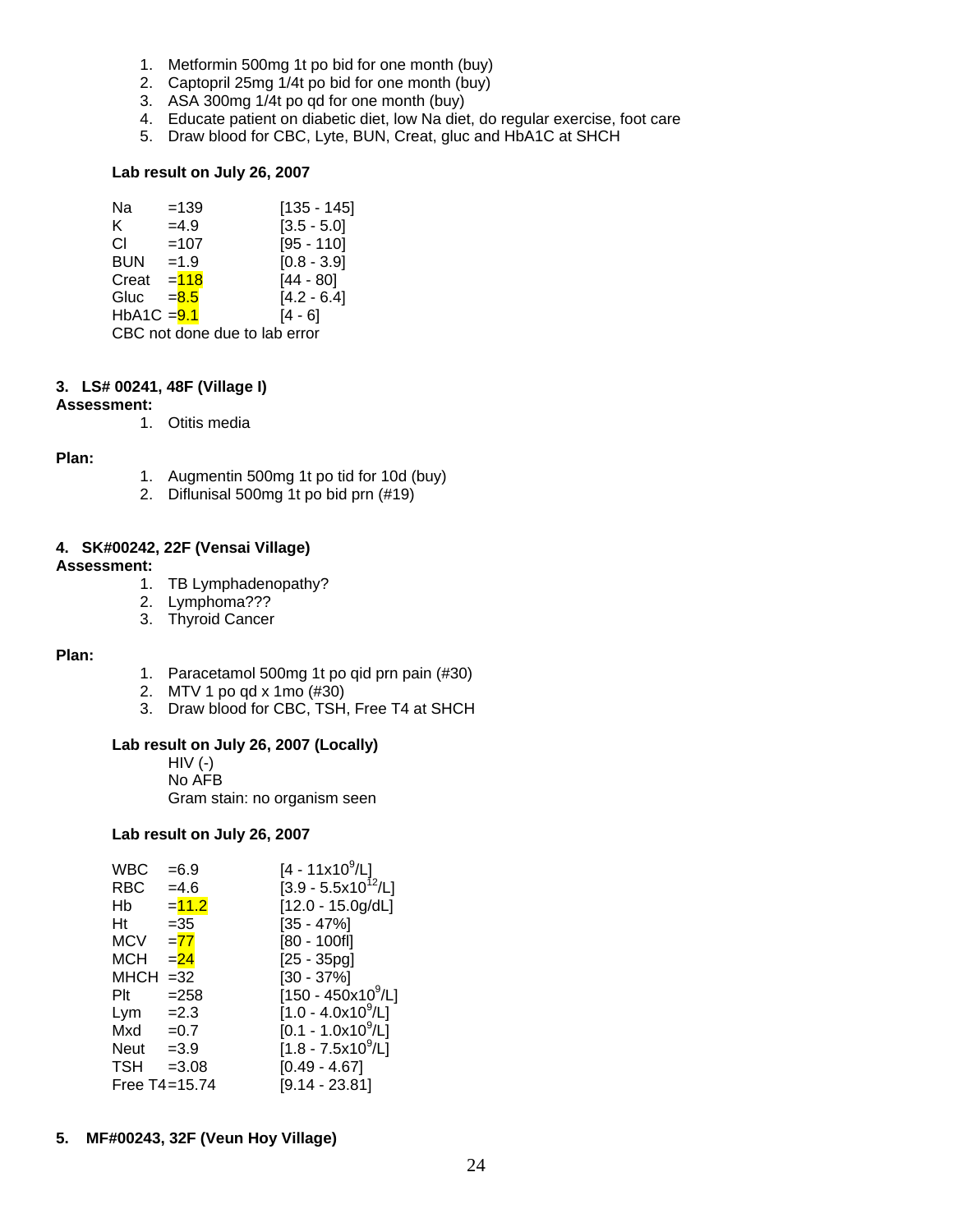#### **Assessment:**

- 1. UTI
- 2. Typhoid fever

#### **Plan:**

1. Ciprofloxacin 500mg 1t po bid for 10d (buy)

### **6. AS#00244, 58F (Village I)**

### **Assessment:**

1. Goiter

#### **Plan:**

1. Draw blood for THS and Free T4 at SHCH

#### **Lab result on July 26, 2007**

| TSH = $0.44$      | [0.49 - 4.67]    |
|-------------------|------------------|
| Free $T4 = 11.54$ | $[9.14 - 23.81]$ |

#### **7. TI# 00245, 65M (Village I)**

#### **Assessment:**

1. DMII

#### **Plan:**

- 1. Gliclazide 30mg 1t po qd for one month (buy)
- 2. Pioglytazone 30mg 1t po qd (buy)
- 3. Candesartan Cilexetil 4mg 1t po qd (buy)
- 4. Educate patient on diabetic diet, low Na diet, do regular exercise, and foot care
- 5. Draw blood for HbA1C, Gluc, Creat, TG, Tot Cholesterol at SHCH

#### **Lab result on July 26, 2007**

| Creat $= 114$  | $[53 - 97]$        |
|----------------|--------------------|
| Gluc $=6.3$    | $[4.2 - 6.4]$      |
| T. Chol $=7.2$ | $\left[5.7\right]$ |
| $TG = 2.6$     | $[-1.71]$          |
| HbA1C $= 8.2$  | $[4 - 6]$          |

#### **8. TV#00157, 55F (Phnom Kok Village)**

#### **Assessment:**

1. Sub-clinical hyperthyroidism with big goiter

#### **Plan:**

- 1. Refer her to SHCH for surgery consultation
- 2. Recheck TSH and Free T4 at SHCH

#### **Lab result on July 26, 2007**

| $TSH = 0.03$      | [0.49 - 4.67]    |
|-------------------|------------------|
| Free $T4 = 13.11$ | $[9.14 - 23.81]$ |
| Tot $T3 = 1.81$   | $[0.78 - 2.5]$   |

# **Patients who came for follow up and refill medication**

#### **1. PN#00229, 45F (Village VI) Diagnosis:**

1. DMII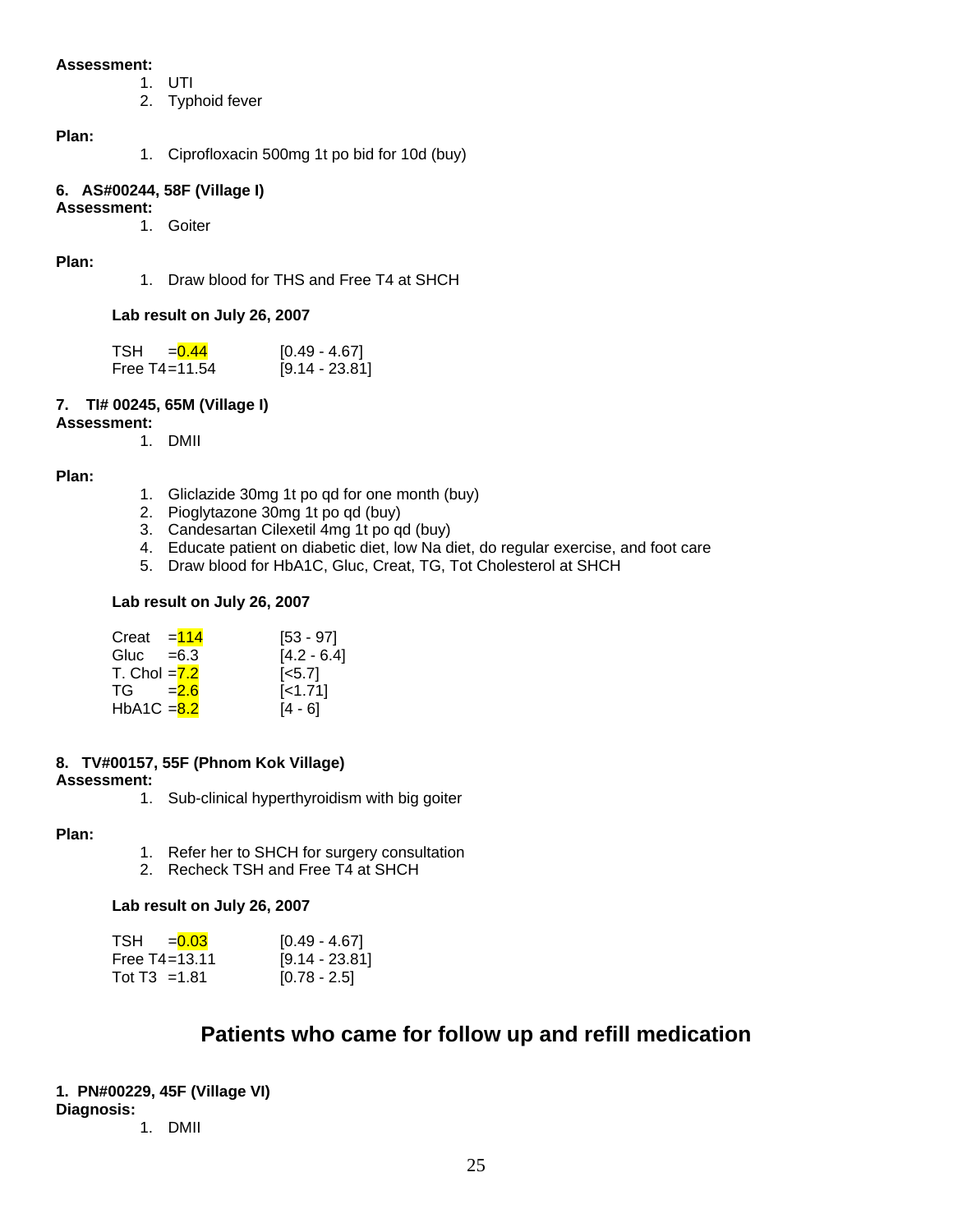#### **Treatment:**

- 1. Chlorpropramide 250mg 1t po bid (buy)
- 2. ASA 81mg 1t po qd (#25)
- 3. Diabetic diet education, foot care and do regular exercise
- 4. Draw blood for HbA1C and Gluc at SHCH

#### **Lab result on July 26, 2007**

| Gluc  | $=11.5$ | $[4.2 - 6.4]$ |
|-------|---------|---------------|
| HbA1C | $= 9.5$ | $[4 - 6]$     |

#### **2. OH#00230, 59F (Village III)**

#### **Diagnosis:**

- 1. Hyperthyroidism
- 2. HTN

#### **Treatment:**

- 1. Atenolol 50mg 1t po bid (buy)
- 2. Draw blood for Free T4 at SHCH

#### **Lab result on July 26, 2007**

Free T4 =16.87 [9.14 - 23.81]

## **3. KK#00231, 45F (Village I)**

#### **Diagnosis:**

1. DMII

#### **Treatment:**

- 1. Chlorpropramide 250mg 1t po bid (buy)
- 2. Metformin 500mg 1t po qhs (#100)
- 3. Captopril 25mg 1/4t po qd (25)
- 4. ASA 300mg  $1/4t$  po qd  $(\#25)$
- 5. Diabetic diet education, foot care, do regular exercise
- 6. Draw blood for HbA1C and Gluc at SHCH

#### **Lab result on July 26, 2007**

| Gluc  | $= 9.0$  | $[4.2 - 6.4]$ |
|-------|----------|---------------|
| HbA1C | $= 11.6$ | $[4 - 6]$     |

### **4. SP#00238, 34F (Village I)**

**Diagnosis:**

1. Hyperthyroidism

#### **Treatment:**

1. Carbimazole 5mg 1t po tid (#200)

### **5. PN#00052, 53F (Ban Fang Village)**

#### **Diagnosis:**

1. Euthyroid Goiter

#### **Treatment:**

- 1. Carbimazole 5mg 1t po tid
- 2. Propranolol 40mg 1/4t po bid
- 3. Draw blood for Free T4 at SHCH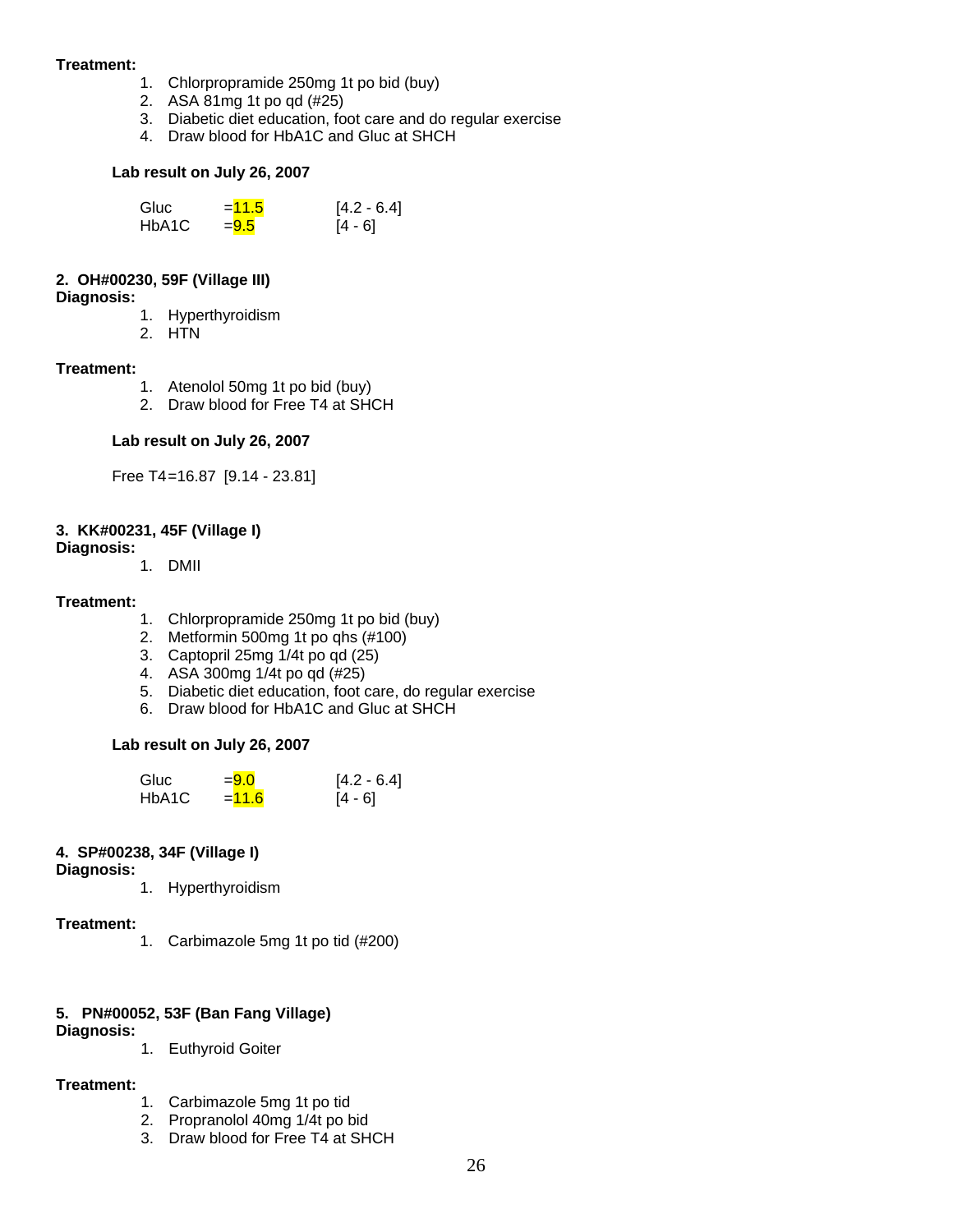**Lab result on July 26, 2007** 

Free T4=13.35 [9.14 - 23.81]

#### **6. TO#00152, 45M (Village II)**

**Diagnosis:**

1. HTN

#### **Treatment:**

- 1. HCTZ 50mg 1/2t po qd (buy)
- 2. Lipentil 100mg 1t po qd (buy)
- 3. ASA 300mg 1/4t po qd (buy)

#### **7. NS#00214, 14F (Village III)**

#### **Diagnosis:**

- 1. Pneumonia
- 2. Lymph node TB?
- 3. Lymphoma?

#### **Treatment:**

- 1. Clarythromycin 125/5cc 20cc bid x 7.5d (#3)
- 2. Ibuprofen suspension 100mg/5cc 20cc bid prn (#2)
- 3. Children's MTV chew 1t po bid with meal (#60)
- 4. Refer to SHCH for surgery consultation

#### **8. OT#00155, 45F (Bor Keo)**

#### **Diagnosis:**

- 1. HTN
- 2. DMII

#### **Treatment:**

- 1. Captopril 25mg 1/2t po bid (#100)
- 2. Metformin 500mg 2t po bid (#400)
- 3. Glibenclamide 5mg 2t po bid (#400)
- 4. ASA 300mg ¼t po qd (#25)
- 5. Amitriptylin 25mg ½t po qhs (#50)
- 6. Citirizin 10mg 1t po qd (buy)
- 7. Draw blood for HbA1C and Gluc at SHCH

#### **Lab result on July 26, 2007**

| Gluc  | $= 8.2$ | $[4.2 - 6.4]$ |
|-------|---------|---------------|
| HbA1C | $=11.7$ | $[4 - 6]$     |

# **9. MY#00156, 56F (Village I)**

### **Diagnosis:**

- 1. DMII with PNP
- 2. Overweight
- 3. PVC
- 4. Hyperlipidemia

#### **Treatment:**

- 1. Metformin 500mg 1t po qhs (#100)
- 2. ASA 300mg ¼t po qd (#25)
- 3. Captopril 25mg ¼t po qd (#25)
- 4. Amitriptyline 25mg ¼t po qhs (#25)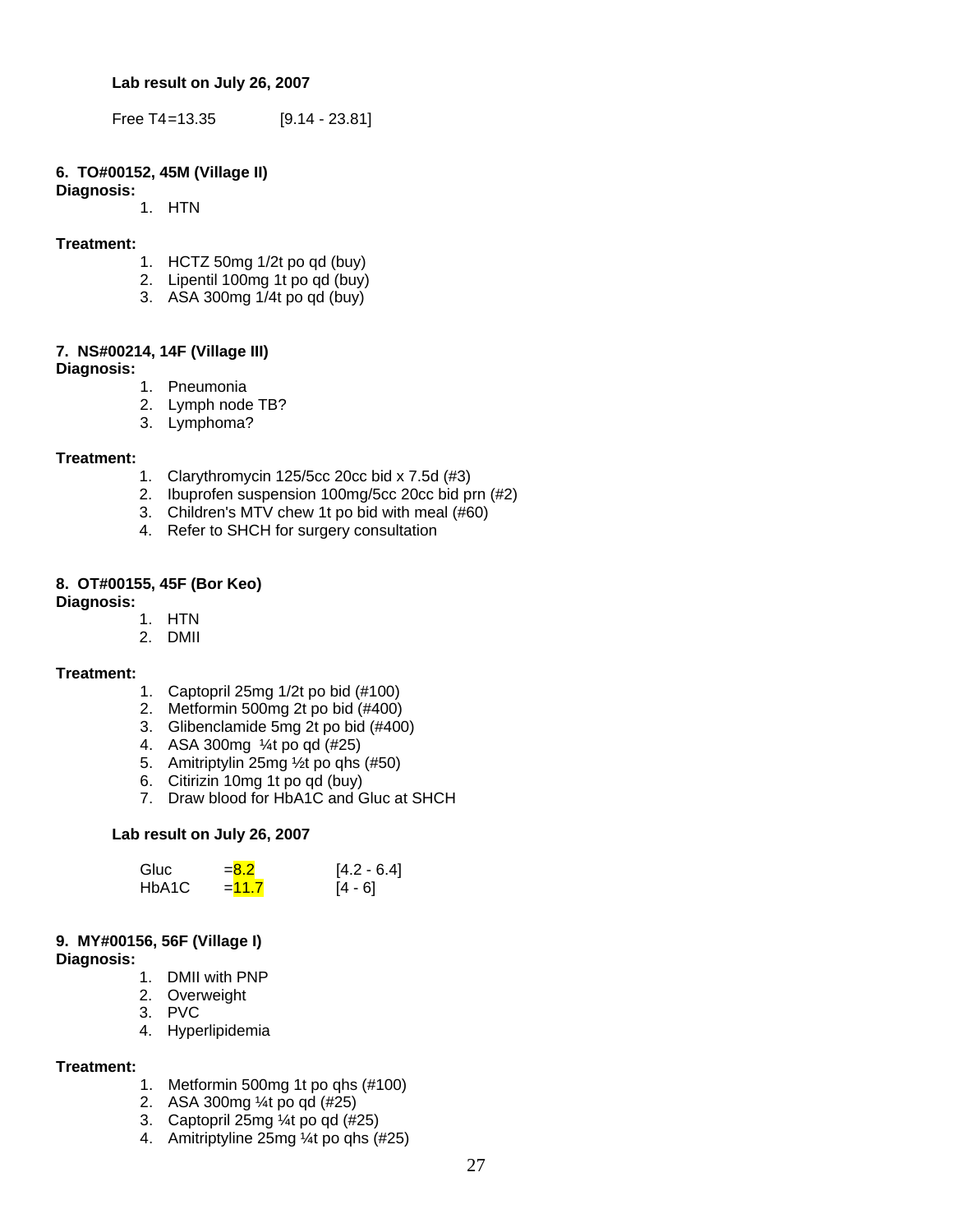5. Draw blood for HbA1C and Gluc at SHCH

#### **Lab result on July 26, 2007**

| Gluc  | $= 6.3$ | $[4.2 - 6.4]$ |
|-------|---------|---------------|
| HbA1C | $= 9.4$ | $[4 - 6]$     |

#### **10. NH#00010, 53F (Village III) Diagnosis:**

- 1. HTN
- 2. DMII
- 3. LVH
- 4. Aorta Insufficiency?
- 5. Aorta Stenosis?

#### **Treatment:**

- 1. Atenolol 50mg 1t po bid (#200)
- 2. Chlorpropramide 1t po qd (buy)
- 3. ASA 300mg 1/4t po qd (#25)
- 4. Captopril 25mg 1t po tid (#300)
- 5. HCTZ 50mg 1/2t po qd (#50)
- 6. Fenofibrate 100mg 1t po qd (buy)
- 7. Draw blood for HbA1C and Gluc at SHCH

#### **Lab result on July 26, 2007**

| Gluc  | $= 7.3$ | $[4.2 - 6.4]$ |
|-------|---------|---------------|
| HbA1C | $= 5.8$ | $[4 - 6]$     |

#### **11. UP#00093, 52F (Village III)**

#### **Diagnosis:**

1. Hyperthyroidism

#### **Treatment:**

- 1. Carbimazole 5mg 1t po bid (#200)
- 2. Propranolol 40mg 1/4t po bid
- 3. Draw blood for Free T4 at SHCH

#### **Lab result on July 26, 2007**

Free T4=10.40 [9.14 - 23.81]

## **12. PO#00148, 67F (Village III)**

**Diagnosis:** 

- 1. HTN
- 2. DMII with PNP

#### **Treatment:**

- 1. Captopril 25mg ¼t po bid (#50)
- 2. Metformin 500mg 1t po qhs (#100)
- 3. Glibenclamide 5mg 1t po bid (#200)
- 4. ASA 300mg ¼t po qd (#25)
- 5. Amitriptylin 25mg ½t po qhs (#50)

#### **13. CL#00122, 33F (Village III)**

#### **Diagnosis:**

1. Euthyroid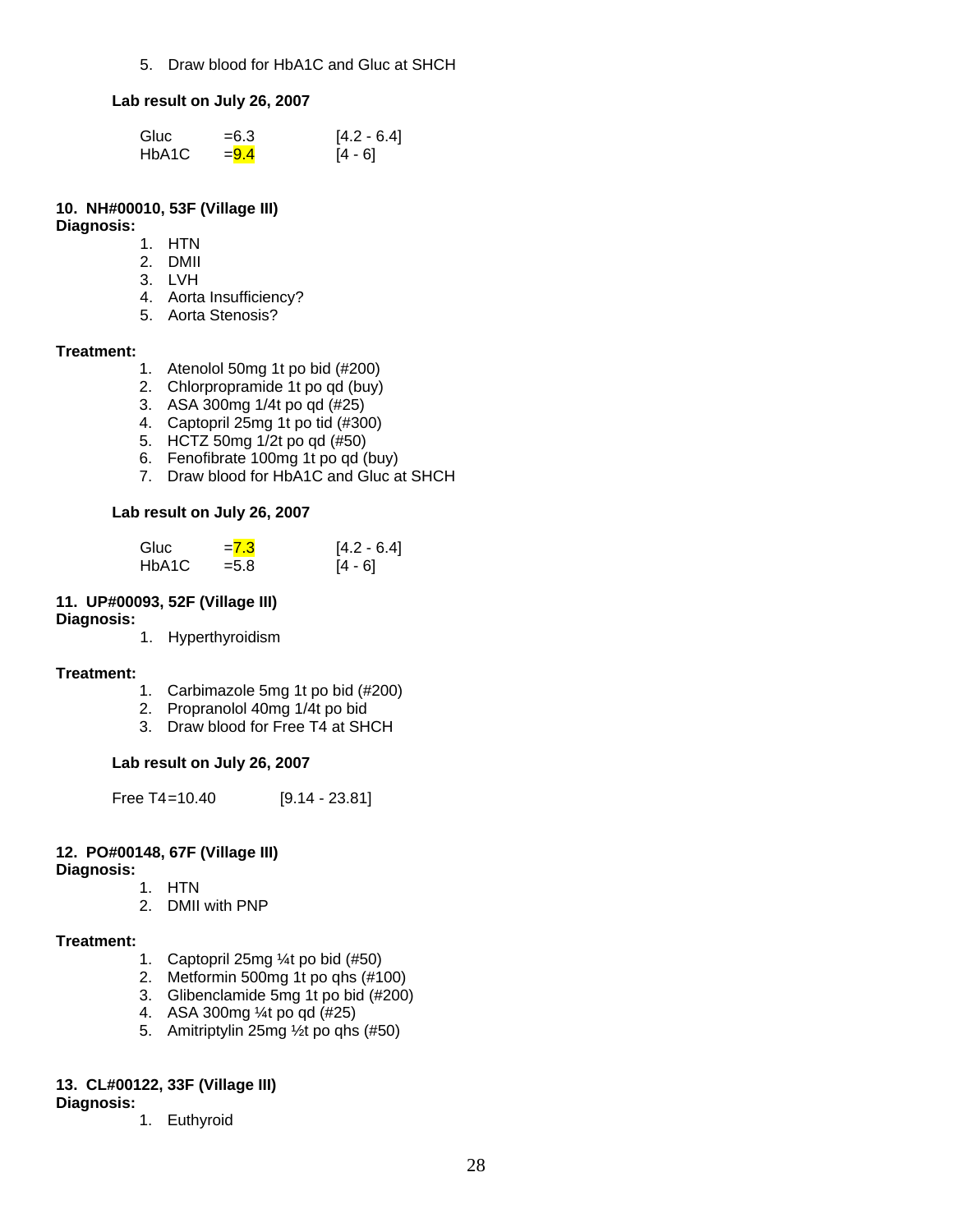#### **Treatment:**

1. Draw blood for Free T4 at SHCH

## **Lab result on July 26, 2007**

Free T4=15.35 [9.14 - 23.81]

### **14. NS#00006, 18F (Village I)**

**Diagnosis:** 

1. Euthyroid goiter

#### **Treatment:**

- 1. Carbimazole 5mg 1t po bid (#200)
- 2. Propranolol 40mg ¼t po bid
- 3. Draw blood for Free T4 at SHCH

### **Lab result on July 26, 2007**

Free T4=15.60 [9.14 - 23.81]

### **15. PS#00149, 26F (Village I)**

#### **Diagnosis:**

1. Euthyroid Goiter

#### **Treatment:**

- 1. Carbimazole 5mg 1t po qd (#100)
- 2. Draw blood for Free T4 at SHCH

#### **Lab result on July 26, 2007**

Free T4 =16.23 [9.14 - 23.81]

## **16. KP#00153, 57F (Village III)**

#### **Diagnosis:**

- 1. DMII
- 2. HTN
- 3. A fib

#### **Treatment:**

- 1. Glibenclamide 5mg ½t po qd (#50)
- 2. Atenolol 50mg ½tab po bid (#100)
- 3. Captopril 25mg 1/2t po bid (#50)
- 4. MTV 1 tab po qd (#100)
- 5. ASA 300mg ¼tab po qd (#25)
- 6. Amitriptylin 25mg  $\frac{1}{2}$ tab po ghs (#50)
- 7. Draw blood for Gluc and HbA1C at SHCH

#### **Lab result on July 26, 2007**

| Gluc  | $= 7.6$ | $[4.2 - 6.4]$ |
|-------|---------|---------------|
| HbA1C | $= 6.2$ | $[4 - 6]$     |

# **17. EB#00078, 41F (Village IV) , KON MOM**

- **Diagnosis:** 
	- 1. CHF
	- 2. Incompleted RBBB